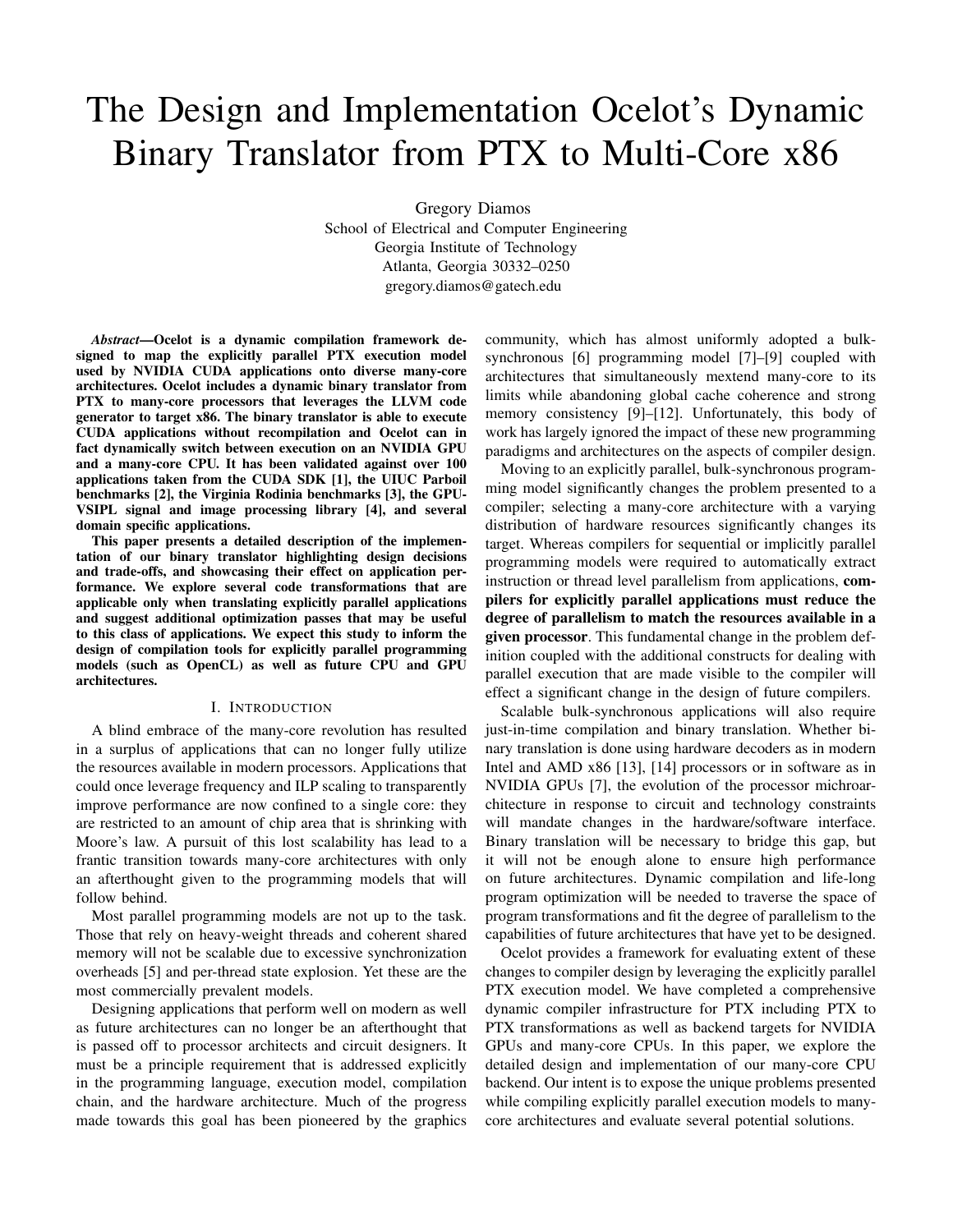Organization. This paper is organized as follows. Section II gives background on Ocelot. Section III describes the implementation of the PTX to x86 dynamic compiler. Section IV presents performance results using the x86 backend. Section VI reviews the most significant lessons learned. Section V briefly covers related work and Section VIII concludes with suggestions for future compilers.

# II. OCELOT AND PTX

Ocelot is an open source project developed by the authors of this paper. It is intended to provide a set of binary translation tools from PTX to diverse many-core architectures. It currently includes an internal representation for PTX, a PTX parser and assembly emitter, a set of PTX to PTX transformation passes, a PTX emulator, a dynamic compiler to many-core CPUs, a dynamic compiler to NVIDIA GPUs, and an implementation of the CUDA runtime. Our emulator, many-core compiler, and GPU compiler support the full ptx1.4 specification and have been validated against over 100 CUDA applications.

This section covers the salient of features of PTX that make it a suitable intermediate representation for many-core CPUs and dynamic compilation.

## *A. A Bulk-Synchronous Execution Model*

We speculate that PTX and CUDA grew out of the development of Bulk-Synchronous Parallel (BSP) programming models first identified by Valiant [6]. PTX defines an execution model where an entire application is composed of a series of multi-threaded *kernels*. Kernels are composed of parallel work-units called Concurrent-Thread-Arrays (CTAs), each of which can be executed in any order subject to an implicit barrier between kernel launches. This makes the PTX model incredibly similar to the original formulation of the BSP programming model.

The primary advantage of the BSP model is that it allows an application to be specified with an amount of parallelism that is much larger than the number of physical processors without incurring excessive synchronization overheads. In the case of PTX, a program can launch up to  $2^{32}$  CTAs per kernel. CTAs can update a shared global memory space that is made consistent across kernel launches, but they cannot reliably communicate within a kernel. Like BSP programs, these characteristics ensure that PTX programs can express a large amount of parallelism that can be efficiently mapped onto a machine with a smaller number of processors while only periodically having to incur an expensive global barrier to make memory consistent.

As a final point, PTX extends the BSP model to support efficient mapping onto SIMD architectures by introducing an additional level of hierarchy that partitions CTAs into threads. Threads within a CTA can be mapped with relative ease onto a hardware SIMD pipeline using a combination of hardware support for predication, a thread context stack, and compiler support for identifying reconverge points at control-independent code [15]. In contrast with other popular programming models for SIMD architectures which require vector widths to be specified explicitly, the aforementioned techniques allow PTX to be automatically mapped onto SIMD units of different sizes. In the next section, we describe how these abstractions, which were intended to scale across future GPU architectures, can be mapped to many-core CPU architectures as well.

# *B. Mapping The Model To A Machine*

The goal of Ocelot is to provide a just-in-time compiler framework for mapping the PTX BSP model onto a variety of many-core processor architectures. This topic has previously been explored from two complementary perspectives: 1) a static compiler from CUDA to multi-core x86 described in Stratton et al. [16] and extended by the same authors in [17], and 2) our previous work exploring the dynamic translation of PTX to Cell [18], and our characterization of the dynamic behavior of PTX workloads [19]. From this body of work, we drew the following insights that influenced the design of our PTX to x86 dynamic compiler:

- From MCUDA: PTX threads within the same CTA can be compressed into a series of loops between barriers.
- From our PTX to Cell work: Performing the compilation immediately before a kernel is executed allows the number and configuration of threads to be used to optimize the generated code.
- From our analysis of PTX kernels: Dynamic program behavior such as branch divergence, memory intensity, inter-thread data-flow, and activity factor can influence the optimal mapping from PTX to a particular machine.

# *C. Thread Fusion*

Mapping CTAs in a PTX program onto set of parallel processor is a relatively simple problem because the execution model semantics allow CTAs to be executed in any order. A straightforward approach can simply iterate over the set of CTAs in a kernel and execute them one at a time. Threads within a CTA present a different problem because they are allowed to synchronize via a local barrier operation. In MCUDA, Stratton et al. suggested that this problem could be addressed by beginning with a single loop over all threads and traversing the AST to apply "deep thread fusion" at barriers to partition the program into several smaller loops. Processing the loops one at a time would enforce the semantics of the barrier while retaining a single-thread of execution. Finally, "universal" or "selective" replication could be used to allocate thread-local storage for variables that are alive across barriers.

MCUDA works at the CUDA source and AST level, while our implementation works at the PTX and CFG level. However, our approach applies the same concept of fusing PTX threads into a series of loops that do not violate the PTX barrier semantics and replicating thread local data.

# *D. Just-In-Time Compilation*

The diversity of possible many-core architectures makes static compilation for PTX at the very least overly general: any change in architecture or input data could change the optimal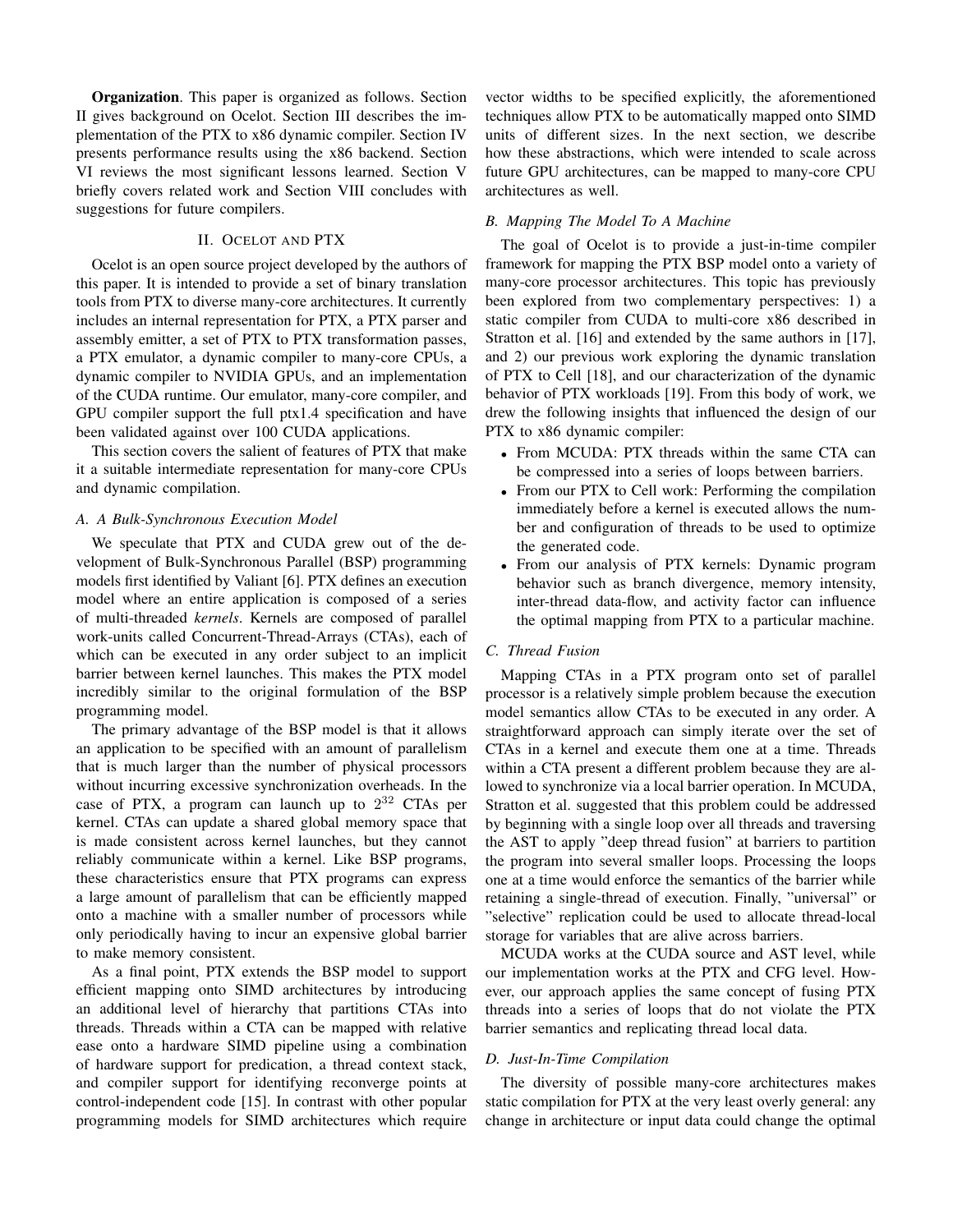thread mapping scheme, schedule of generated code, or layout of variables in memory. With the ability of the compiler to fuse threads together [16], [20], redefine which threads are mapped to the same SIMD units [15], re-schedule code to trade off chache misses and register spills [21], and migrate code across heterogeneous targets [18], recompiling an application with detailed knowledge of the system being executed on and a dynamic profile can result in significant performance and portability gains.

In the context of this paper, dynamic compilation is used primarily from a portability perspective to execute the same CUDA programs on both NVIDIA GPUs and x86 CPUs. We also highlight the significant differences between optimization for CPU and GPU architectures that can be used in future work dynamically map the same program to one of several possible architectures.

### *E. Profile-Aware Compilation*

In previous work, we identified several metrics that can be used to characterize the behavior of PTX applications [19]. For example, we identified the amount of SIMD and MIMD parallelism in an application, control flow divergence, memory access patterns, and inter-thread data sharing. Bakhoda et al. [22] and Collage et al. [23] take a more architecture-centric approach by showing the impact of caches, interconnect, and pipeline organization on specific workloads. Taken together, this body of work provides basis for identifying memory access patterns, control flow divergence, and data sharing among threads as key determinants of performance in PTX programs. Our implementation of Ocelot's many-core backend focuses on efficiently handling these key areas.

In addition to revisiting the insights provided by previous work, our implementation exposed several other problems not addressed in prior work, most significantly 1) on-chip memory pressure, 2) context-switch overhead, and 3) variable CTA execution time.

## III. IMPLEMENTATION

This section covers the specific details of our PTX to x86 many-core dynamic compiler. At a high level, the process can be broken down into the following operations: 1) extracting the PTX binary from a CUDA application, 2) performing transformations at the PTX level to create a form that is representable in LLVM, 3) translation from PTX to LLVM, 4) LLVM optimizations, 5) laying out memory and setting up the execution environment, and 6) initializing the runtime that executes the program on a many-core processor.

# *A. PTX Binary Extraction*

The first step in executing a CUDA program using Ocelot is to extract the PTX binaries from the CUDA program so that they can be translated. This process is very convoluted as an artifact of the design of CUDA. It is also not currently documented at the time that this paper was written; our implementation was done by reverse engineering NVIDIA's



Fig. 1. Extracting a Binary From a CUDA Application

reference libcudart.so. We include a detailed description here for the benefit of others.

Rather than emitting PTX in binary format stored in the .text section of an ELF or Window binary, the CUDA compiler (NVCC) performs a source-to-source transformation that converts CUDA source files into C++ source files. All of the CUDA kernels are compiled by NVCC into PTX and all of the native C++ code is copied directly over. NVCC creates a global variable (referred to as a *fatBinary* in the CUDA headers) containing PTX assembly code for each CUDA kernel and inserts it directly into the generated C++ source file. It also creates one global constructor for each CUDA kernel that makes a call into the CUDA Runtime API to register the global variable. The native C++ compiler is then invoked to generate a native binary.

This approach has the advantage of not requiring a different backend to support different binary formats: the native compiler is responsible for generating the binary. However, it also makes it nearly impossible to statically extract a PTX binary from a CUDA program because the assembly code will be stored in the program data section and it will be impossible to distinguish between PTX binaries and generic global variables until the program is executed. Ocelot includes an implementation of the CUDA Runtime API which intercepts the global constructors that register each CUDA kernel. This process is shown in Figure 1.

Unfortunately, as a consequence of the design of CUDA, it is not currently possible for us to either modify the PTX stored in a CUDA program nor insert translated code into a preexisting binary. This forces us to re-translate each kernel every time the program is executed. This is common practice for most binary translators [24]–[27], but it does introduce some overhead each time a program is executed.

# *B. Building The PTX IR*

After PTX assembly programs are registered with the Ocelot runtime, our implementation will parse each PTX program and build an abstract syntax tree (AST) for the file. The AST is incredibly simple because the PTX assembly language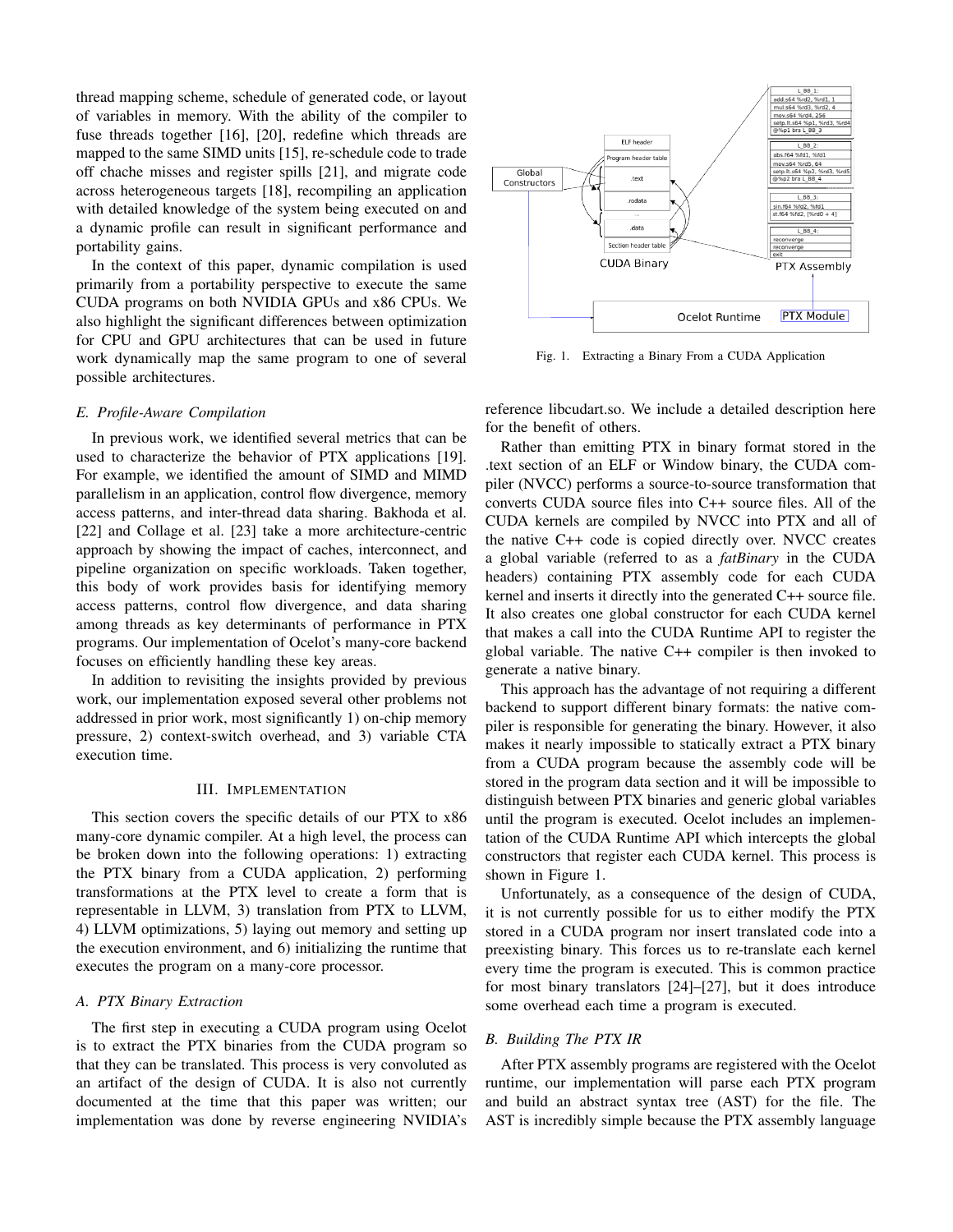only supports a few syntactical constructs with no nesting. However, it is helpful for simplifying the implementation of the parser which can handle multiple passes by first generating the AST in a single pass and then traversing the AST to resolve labels and variable names.

Once the AST has been generated, a Module is created for each distinct AST. Ocelot borrows the concept of a Module from LLVM [28] which contains a set of global variables and functions. Similarly, our concept of a Module contains a set of global data and texture variables which are shared among a set of kernels. The portions of the AST belonging to distinct kernels are partitioned and the series of instructions within each kernel are used to construct a control flow graph for each kernel.

Once this process has finished, there will be one Module for each fat binary. Within each module, there will be one control flow graph for each kernel. Our implementation of a control flow graph does not contain any detailed analysis information. If any of the later transformations require dataflow, dominance, or mappings from identifiers to register values these analyses will be lazily performed upon their first use.

## *C. PTX to PTX Transformations*

Once we have constructed the previously defined datastructures for program analysis, it becomes possible to perform code transformations on PTX programs. During translation to LLVM, we lose concepts associated with the PTX thread hierarchy such as barriers, atomic operations, votes, as well as the exact number and organization of threads. Although we do not perform any additional optimizations using this information, we wanted our design to support doing these optimizations at this stage rather than within the LLVM infrastructure.

In order to support PTX transformations, we created an optimization pass interface similar to that used by LLVM where different optimization "Passes" can be applied to a Module, a Kernel, or a basic block. This design is motivated by the idea that a manager can orchestrate the execution of a series of optimization passes in a way that improves the performance of generated code or improves the performance of the optimizer. For example, the optimizer could apply the series of passes to each block before moving on to the next one to improve the locality of data accessed.

Using this infrastructure, we implemented two PTX optimizations that eased the translation process to LLVM. In particular, we found it difficult to support predication and barriers after translation to LLVM. Instead, we perform transformations at the PTX level to convert predication to conditional selection and modify the control flow structure such that the semantics of a barrier are satisfied even when executing the program with a single thread.

PTX SSA Form. For any individual PTX kernel, the dataflow graph retains information at the basic block level in the form of live-in and live-out register sets. These sets are computed using iterative data flow. A PTX kernel begins in partial SSA form (infinite registers but no phi nodes). Conversion to full SSA form is done using the live-in and live-out sets for each basic block where each live in register is converted into a phi instruction. As PTX does not have a concept of a PHI instruction, these are maintained in the separately in the data flow graph rather than the control flow graph.

LLVM requires kernels to be in full SSA form, so all translated kernels are converted into this form before translation. Alternatively, it would be possibly to avoid this conversion stage using the LLVM Mem2Reg pass and treat all registers as local variables. We chose not to use this optimization due to the desirability of performing optimizations at the PTX level, which could benefit from SSA form. Mem2Reg claims to be extremely high performance (possibly better than our implementation) so we may investigate this in the future if the performance of SSA conversion is ever determined to be significant.

Reversing If-Conversion. LLVM does not support predication at all. Instead it includes a conditional select instruction similar to the PTX selp instruction. In order to handle PTX code that uses predicated instructions that update variables (as opposed to predicated branches which do not conditionally update registers), we must convert from predicated instructions in PTX to select instructions in LLVM. However, SSA form significantly complicates the conversion from predication to conditional selection.

Consider the following example PTX code before converting into SSA form.

```
ld.param.s32 r0, [condition];
mov.s32 r1, 0;
setp.ne.s32 p0, r0, r1;
@p0 add.s32 r1, r1, 1;
```
After converting into SSA form, the destination of the add instruction is assigned a new register (r2).

```
ld.param.s32 r0, [condition];
mov.s32 r1, 0;
setp.ne.s32 p0, r0, r1;
@p0 add.s32 r2, r1, 1;
```
Now, converting the predicated add instruction to a regular add followed by a conditional select instruction becomes problematic.

@p0 add.s32 r2, r1, 1;

The orignal prediicated add instruction could map to a nonpredicated add paired with a select.

add.s32 temp, r1, 1; selp.s32, r2, temp, ????, p0;

However, it is not possible to easily determine what to set the value of r2 to if the predicate is not true. It is much simpler to insert conditional select instructions before converting into SSA form.

ld.param.s32 r0, [condition];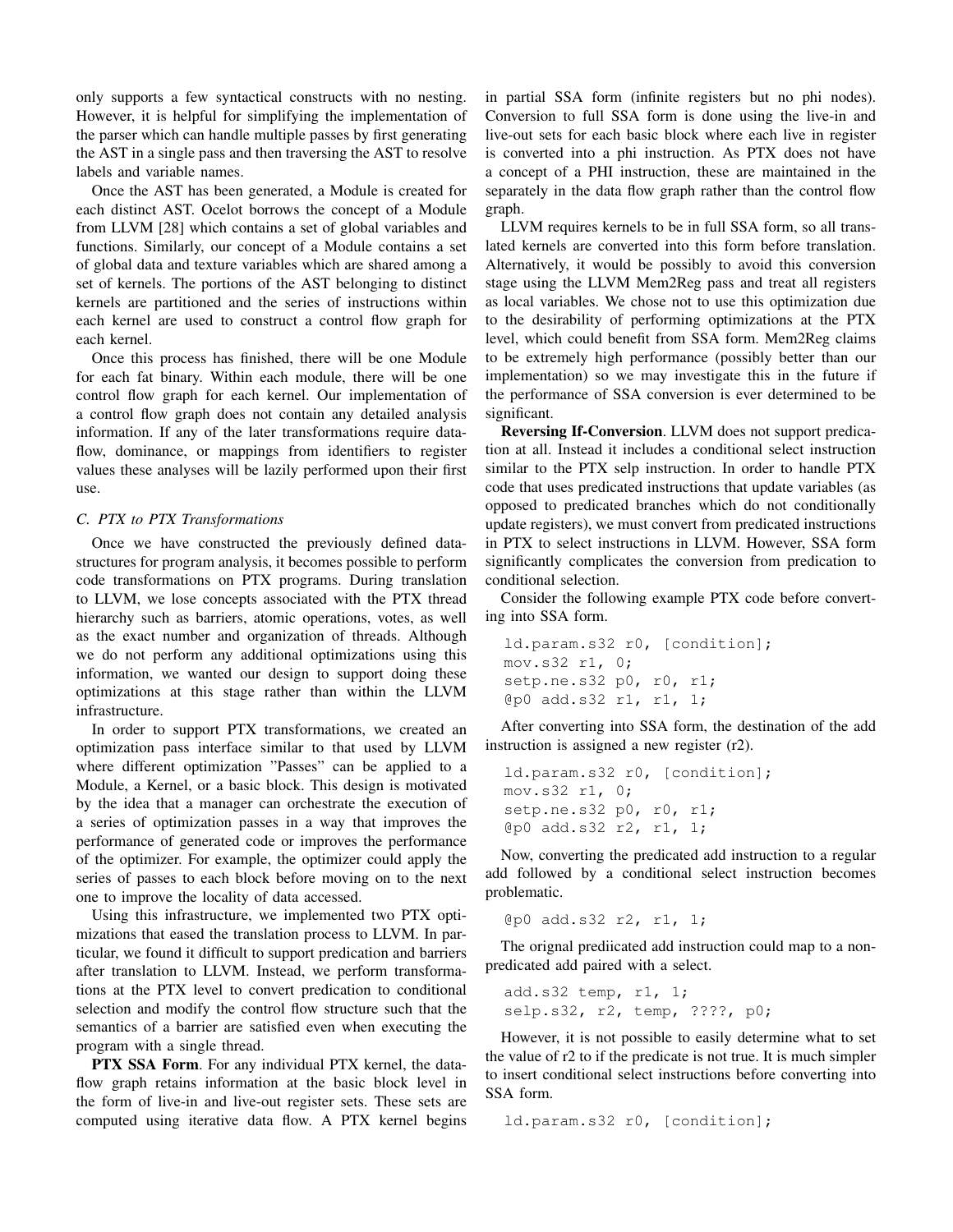

Fig. 2. Example of PTX Barrier Conversion

```
mov.s32 r1, 0;
setp.ne.s32 p0, r0, r1;
add.s32 temp, r1, 1;
selp.s32, r2, temp, r1, p0;
```
In which case it is simple to determine that r1 should be the value of r2 if the predicate condition is false. SSA form is universally praised in literature as simplifying compiler analysis. This is one example at least where it is more difficult to deal with.

Handling Barriers. A simple way of executing a PTX program on a single-threaded architecture would be to just loop over the program and execute it once for each thread. Unfortunately this violates the semantics of the PTX barrier instruction which assume that all threads execute up to the barrier before any thread executes beyond the barrier. In order to handle this case, we break each kernel into sub-kernels beginning at either the program entry point or a barrier, and ending at either a barrier or the program exit point. We can then loop over each sub-kernel one at a time to make sure that the semantics of a barrier are retained. However, we still have to handle registers that are alive across the barrier.

We handle live registers by creating a barrier spill area in local memory for each thread. For each program exit point ending in a barrier, we save all live registers to the spill area before exiting the program. For every program entry point beginning with a barrier, we add code that restores live registers from the spill area. The definition of local memory ensures that the spill area will be private for each thread.

Figure 2 shows a simple example of this process. The left program contains a single basic block with a barrier in the middle. The right figure shows the program control flow graph after removing barriers. The immediate successor of the entry block decides whether to start from the original program entry point or the barrier resume point. The left successor of this block is the original program entry point and the right block is the barrier resume point. Note that two live registers are saved at the end of the left-most node. They are restore in the rightmost block. During execution, all threads will first execute the leftmost block then they will execute the rightmost block and exit the program.

For a series of barriers, multiple resume points will be created. After translation, we use the LLVM optimizer to convert the chain of entry blocks into a single block with an indirect jump.

# *D. The LLVM IR*

LLVM ships with a full featured IR that is integrated with their concept of a control flow graph. This representation is rich enough to support all of the LLVM optimization transformations directly. We chose not to use this representation for two reasons:

1) It is too heavy weight

- A standalone translator would require linking against much of the LLVM codebase which is significantly large at this point. This would increase compilation time and generated binary size.
- We do not need any concepts of a LLVM control flow graph, just a way to emit generated instructions.
- 2) It is actively being developed
	- LLVM is constantly being changed and we assumed that the internal representation would change more frequently than the  $ISA<sup>1</sup>$ .

Based on these factors, we decided to implement our own IR for the LLVM language. This IR is intended to be able to represent any LLVM program, but be lightweight in the sense that it is divorced from the control-flow graph and optimization

<sup>&</sup>lt;sup>1</sup> Actually this turned out to be only partially true. During the implementation of Ocelot, LLVM actually changed the semantics of the Add and Sub instructions and added new FAdd and FSub instructions.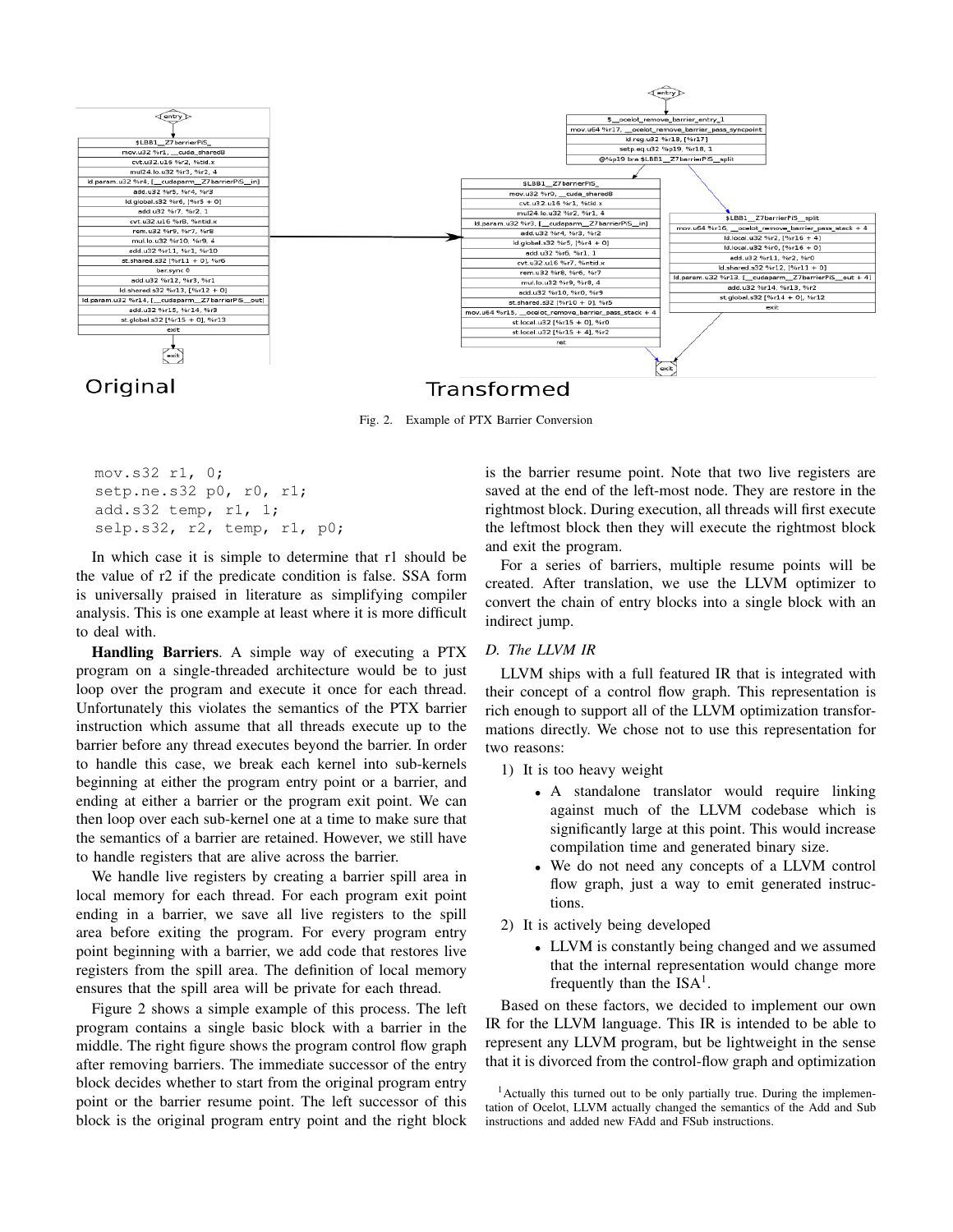passes. In this sense it is closer to an AST representation of an LLVM assembly program. During translation, we create an LLVM program in terms of this representation and emit it as an assembly file which is then passed to the LLVM toolchain.

## *E. Translation to LLVM*

Figure 3 shows the translated LLVM assembly for a simple PTX program.

Our basic approach here is to do naive translation, meaning that we examine PTX instructions one at a time and then generate an equivalent sequence of LLVM instructions.

More precisely, we assume that PTX transformations have been applied to a kernel and that it has been converted into full SSA form. We begin by creating an LLVM function for each PTX kernel. This function is passed a single parameter which contains the context for the thread being executed. This makes generated code inherently thread-safe because each thread context can be allocated and managed independently.

Once the function has been created, we walk the PTX control flow graph and examine each basic block. For each basic block, we examine the dataflow graph to get the set of PHI instructions and emit one LLVM PHI instruction for each live in register. We then iterate over each PTX instruction and dispatch to a translation function for that instruction, which generates an equivalent sequence of LLVM instructions. Note that it would be possible to consider multiple PTX instructions at a time and generate a smaller sequence of LLVM instructions. We instead choose to generate an excessive number of instructions during translation and rely on the LLVM peephole optimizer to remove redundant code.

Most PTX instructions correspond exactly to equivalent LLVM instructions and require trivial translation. However, some special cases are mentioned below.

Rounding Modes. PTX supports all of the IEEE754 rounding modes (to nearest, to infinity, to -infinity, to zero). However, LLVM only supports rounding to the nearest int. We support to infinity and to -infinity by respectively adding or subtracting 0.5 before rounding a number. This introduces one extra instruction of overhead. To zero is supported by determining if the number is greater or less than zero and conditionally adding or subtracting 0.5. This introduces three extra instructions of overhead.

Special Registers. Special Registers in PTX are used to provide programs with a fast mechanism of obtaining status information about the thread that is currently executing. They allow single instruction access to the thread's id, the CTA's id, the CTA dimensions, the Kernel dimensions, several performance counters, and the thread's mapping to a warp. We allocate a lightweight thread context for each host thread and update it to reflect the currently executing thread on a context-switch. For PTX instructions that try to read from a special register, we issue loads to the corresponding field in the thread's context.

Special Functions. Special Functions such as sin, cos, exp, log, inverse, texture interpolation, etc are supported as instructions in PTX and are accelerated by dedicated hardware in GPUs. CPUs generally do not have equivalent support so these instructions are translated into function calls into standard library implementations. This introduces a significant overhead when executing these instructions.

Different Memory Spaces. PTX supports six distinct memory spaces: parameter, local, shared, global, constant, and texture. These spaces are handled by including a base pointer to each space in the context of the current thread and adding this base pointer to each load or store to that space. The texture, constant, parameter, and global memory spaces are shared across all CTAs in a Kernel. However, each CTA has a unique shared memory space and each thread has a unique local memory space. These spaces present a problem because allocating separate shared memory to each CTA and local memory to each thread would consume an excessive amount of memory. We currently allow a single CTA to be executed a time by each host pthread and all of the threads in those CTAs to be executed. Only enough memory to support threads ∗ pthreads is allocated at a time and this memory is shared across different CTAs and threads in a Kernel. In order to avoid excessive allocation/deallocation operations, we only resize the shared and local memory spaces when they increase in size. There is currently no bounds checking implemented in our LLVM translator, and this implementation may allow out of bounds memory accesses to silently succeed for some Kernels. However, it would be relatively easy to add checking code to each memory access in a future revision of Ocelot because we have the entire map of allocated memory for each space at runtime<sup>2</sup>.

Shared Memory Wrapping. While verifying our translator we noticed that some older versions of the NVIDIA compiler would add large offsets to registers containing addresses that were eventually used to access shared memory. We can only speculate as to why this was done. However, NVIDIA's implementation of CUDA is able to execute these programs without making out of bounds accesses by masking off the upper bits of the address. In order to support older CUDA programs we also needed to mask off these bits using explicit LLVM instructions before performing any shared memory access. This introduced some overhead to all shared memory accesses.

Memory Alignment. PXT requires all memory accesses to be aligned to an address that is evenly divisible by the access size. This implicitly relies on the fact that all memory spaces will begin at addresses that are aligned to the largest possible access size (currently 32 bytes in PTX). We map some PTX memory accesses to vector operations in LLVM, which also must conform to alignment restrictions. Unfortunately, standard library implementations of new/malloc do not strictly enforce alignment requirements. In order to handle these cases, we wrapped malloc and new to always allocate memory in units of (bytes  $+32$ ) when allocating memory for a PTX memory space and then manually align the returned values

<sup>2</sup>The PTX emulator included with Ocelot actually does bounds checking by default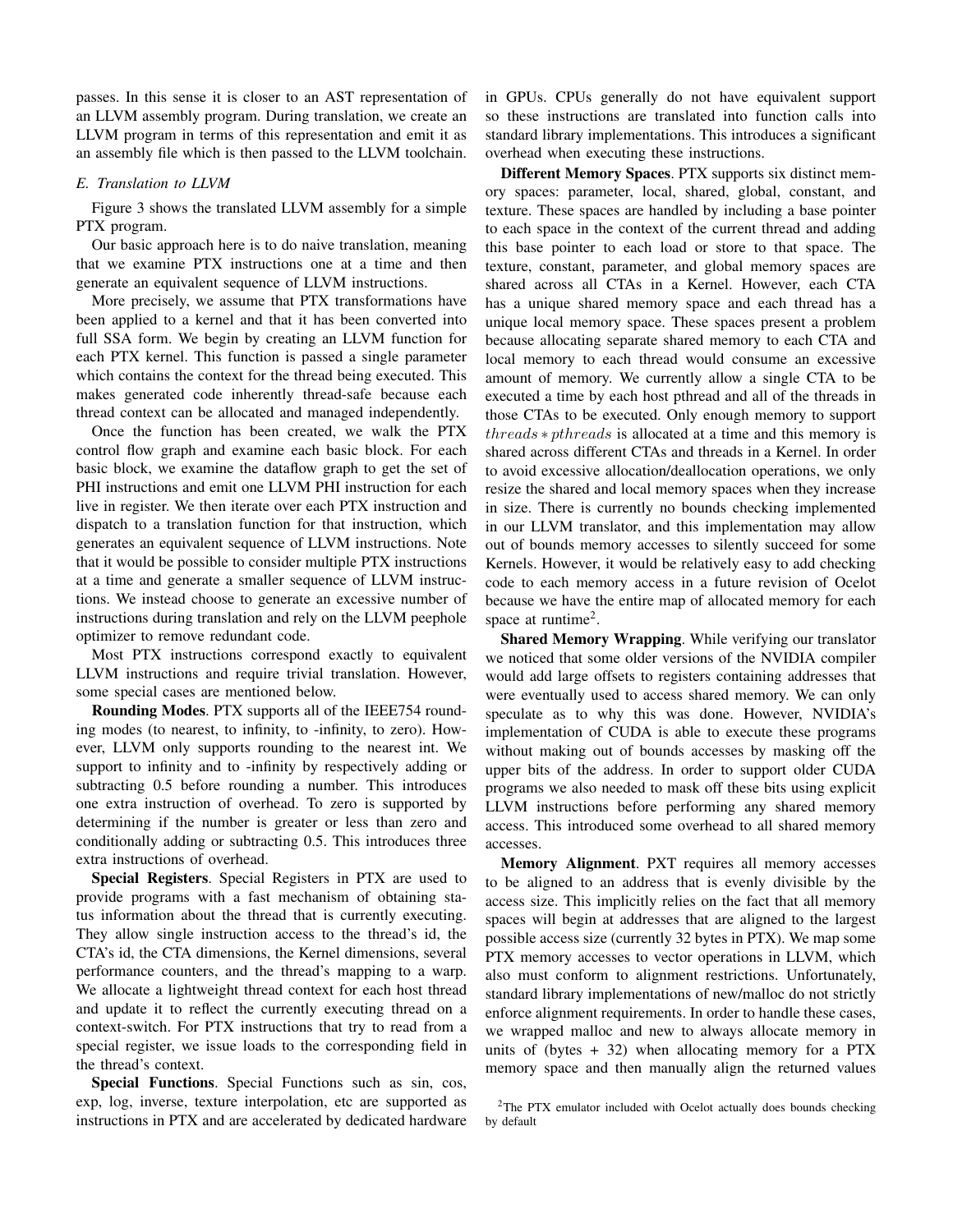

Fig. 3. Sample PTX Application and Corresponding LLVM

to 32-byte boundaries.

Uninitialized Registers. A consequence of the SSA form used in LLVM is that the definition of all values must dominate all uses. The NVIDIA compiler will sometimes generate code where registers can potentially be used undefined as in the following code example:

```
int value;
if( condition )
{
  value = 1;}
return value;
```
In this case, even if *condition* is always true, the compiler may not be able to prove this statically during compilation and there exists a path in the program where *value* used uninitialized. Or, equivalently, *value = 1;* does not dominate *return value;*. In order to handle these cases, we rely on data flow analysis which will generate an alive-in register set at the entry to the program with one entry for each register that is possibly used uninitialized. During translation, we add a new block immediately after the program entry point that sets all of these registers to 0.

## *F. LLVM Transformations*

LLVM provides a very comprehensive library of optimizing compiler transformations as well as either a static code emitter or a lazy code emitter. The static emitter will generate x86 instructions for the entire kernel before executing it. The lazy emitter will generate x86 instructions dynamically, as the program is being executed by trapping segfaults generated when the program tries to jump into a block that has not yet been compiled. The lazy emitter is complicated by the fact that we execute kernels in parallel using multiple host threads. At the very least, the x86 code generator would need to lock the generated code region so that only a single thread could

update it at a time. This would introduce overhead into the compilation of a kernel. PTX kernels are typically small with good code coverage and are cooperative executed by multiple threads so we use the static emitter by default.

Dynamic compilers typically have to trade off time spent optimizing code against the additional time spent executing unoptimized code. For CUDA applications, kernels are executed over and over by thousands of threads, making it seem like investment in early optimization would pay off over time. Our initial implementation included the basic optimization passes available in opt, the llvm optimizer for O0, O1, O2, and O3. After several experiments, we found that the interprocedural optimizations included in OPT were not relevant for optimizing single PTX kernels and subsequently removed them. Figure 9 shows the impact of different optimizations passes on selected benchmarks. Note that for long running benchmarks, the advantages of applying higher optimizations can outweigh the overhead of spending more time in the optimizer, but this is not necessarily the case for shorter applications. In the future we plan to use a decision model to use static information about the number of threads and code size of each kernel to determine the optimization level to apply.

## *G. Environment Setup*

Translating the instructions from PTX To LLVM to x86 is only part of the process of executing a PTX program on a many-core processor. It also involves allocating space for statically allocated variables, propagating the locations of these variables to references in the program, as well as allocating OpenGL buffers and variables bound to textures.

Global Variables. Global variables in PTX present a problem from a compilation perspective because they can conditionally be linked to dynamic memory allocations declared externally from the PTX program and bound at runtime using the CUDA Runtime API. Alternatively, they can be private to the PTX program and not shared across kernel launches.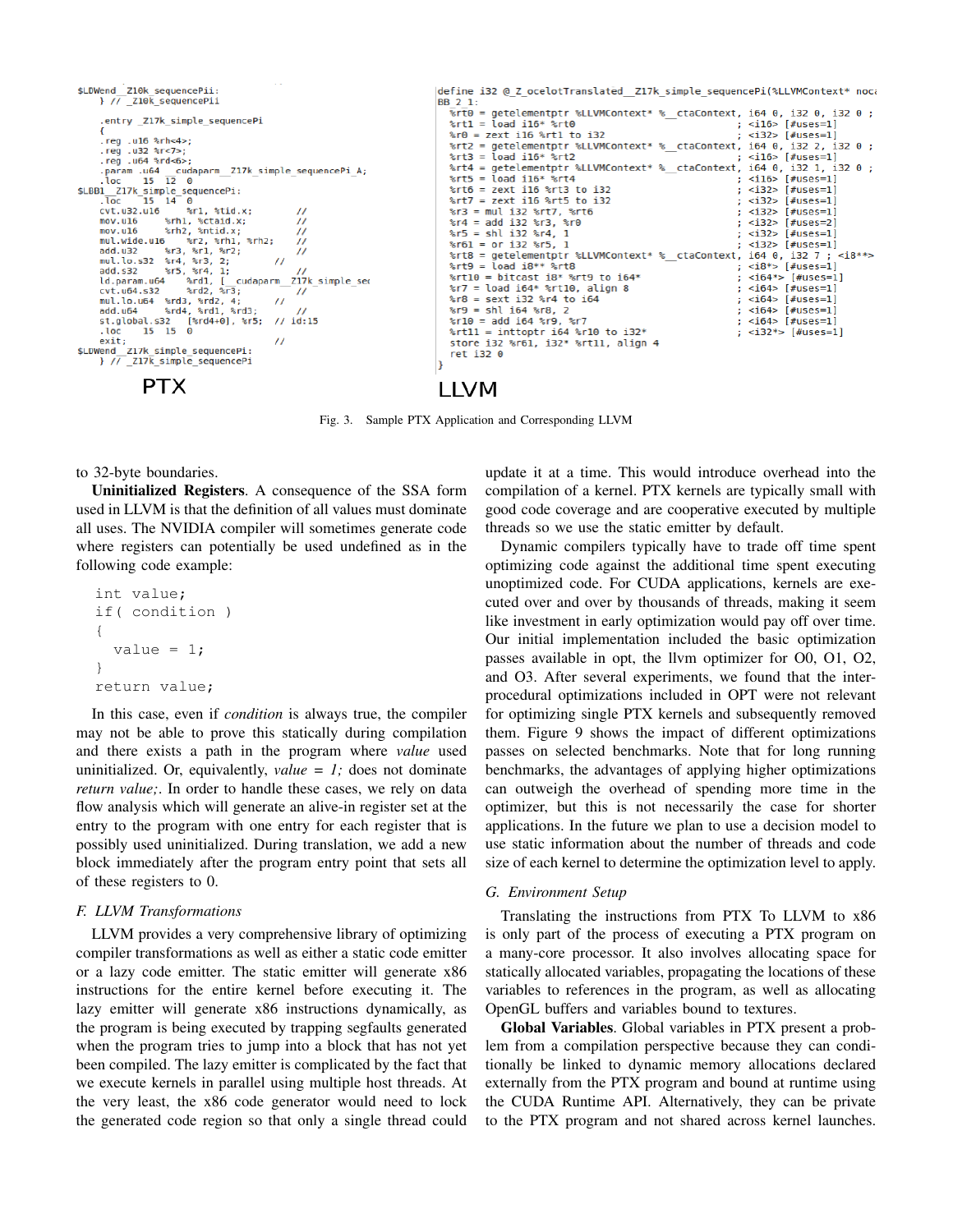We considered one approach to handling global variables that involved replacing instructions that load or store to global identifiers with calls that would dynamically lookup the address of the variable before execution the memory operation. This approach would return either the address of the bound variable if the variable was declared externally, or the address of a local copy. The approach would allow a program to be translated and linked a single time, but it would also introduce the overhead of an indirect lookup for every memory access to a global variable.

In order to avoid this overhead, we chose to implement a different mechanism. We first allocate a memory region for each kernel large enough to accommodate all kernel private variables. We then scan though the instructions in the kernel and replaced accesses to these variables with static offsets into this memory region. This handles the private variables. External variables are declared as globals in LLVM and their identifiers are saved in a list. The LLVM code emitter is then used to compile the kernel without linking the external variables. Upon executing a kernel, existing mappings for these variables are cleared and the LLVM linker is used to bind references to the most currently mapped memory for that variable.

OpenGL Interoperability. CUDA provides support for OpenGL interoperability on linux via a set of API functions that allow CUDA kernels to write directly into OpenGL buffers. This process involves registering an OpenGL buffer with the CUDA runtime and then obtaining a pointer to the base of the buffer. When running on a GPU, writes to the area of memory will be forwarded directly to a specific OpenGL buffer. If this buffer is also stored in GPU memory, avoiding a round trip from GPU memory to CPU memory back to GPU memory can provide a significant performance advantage. This trade-off is reversed when kernels are run on the CPU. We use the OpenGL API to obtain pointers to a host memory region that is mapped to an OpenGL buffer. These are passed directly as parameters to kernels. The OpenGL runtime forwards writes to this memory region to the memory on the GPU, possibly introducing overhead compared to running the same kernel natively on a GPU.

Texture Interpolation. Graphics applications rely heavily on the process of texture mapping - intuitively this is the process of wrapping a 2D image around a 3D geometry using interpolation. Most modern GPUs include hardware support for texture mapping in the form of floating point units that perform load operations from floating point addresses. These addresses are wrapped or clamped to the dimensions of a 1D or 2D image bound to a texture. For addresses that do not fall on integer values, nearest point, linear, or bilinear interpolation is used to compute a pixel value from the surrounding pixels. For non-graphics applications, textures can be used to accelerate interpolation for image or signal processing.

In PTX, textures are exposed in the ISA using instructions that sample different color channels given a set of floating point coordinates. Modern CPUs do not have hardware support for interpolation. Furthermore, this operation is complex enough that it cannot be performed using a short sequence of LLVM instructions. In order to reduce the complexity of the LLVM translator, we implemented a texture interpolation library to emulate the interpolation operations in software. Unfortunately, there is no formal specification for the floating point format/precision or the exact interpolation method used by NVIDIA GPUs, making it difficult to validate our implementation. During the design, we created several unit tests that compared the results of texture operations run using NVIDIA's implementation to our library. We refined our implementation until the results were within a small enough margin or error to pass the built-in regression tests in the CUDA SDK.

In terms of performance, our library executes a function call with a significant number of instructions. The GPU implementation can perform the interpolation in conjunction with the memory access. This severely limits the performance of applications that execute a significant number of texture instructions when executing on CPUs. As an example of this behavior, we tested the performance of a Sobel filter application which includes equivalent implementations, one using texture interpolation and one without. From a series of simple test, we determined that the texture interpolation implementation was relatively faster on the GPU, but slower on the CPU.

# *H. Runtime*

Once a kernel has been translated, it must be executed in parallel on all of the cores in a CPU. We use the Hydrazine threading library [29] (which itself wraps pthreads on Linux) to bind one worker thread to each CPU core. Upon program initialization, all of the worker threads are started and put to sleep until a kernel is executed. When a kernel is executed, the main thread will assign a subset of CTAs to each thread and signal each worker to begin executing the kernel. The main thread will then block until all workers have completed in order to preserve the semantics of the bulk-synchronous execution model.

In our implementation of the runtime, we were very careful about the number of synchronization routines used during kernel execution and were able to reduce it to one condition variable broadcast when the kernel is launched and then one condition variable signal per worker threads when the kernel completes. The overhead of creating/destroying worker threads is mitigated by reusing the same threads to execute a series of kernels.

This approach to distributing CTAs to worker threads was sufficiently efficient for many applications. However, special considerations were needed to handle atomic memory operations and CTAs with variable execution times.

Atomic Operations. Atomic operations in PTX are useful for performing commutative operations with low overhead across CTAs in a program. For example, they can be used to implement an efficient reduction across a large number of CTAs. As useful as they are, atomic operations introduce some difficulties when being executed by multiple worker threads. Straightforward solutions involving locking access to atomic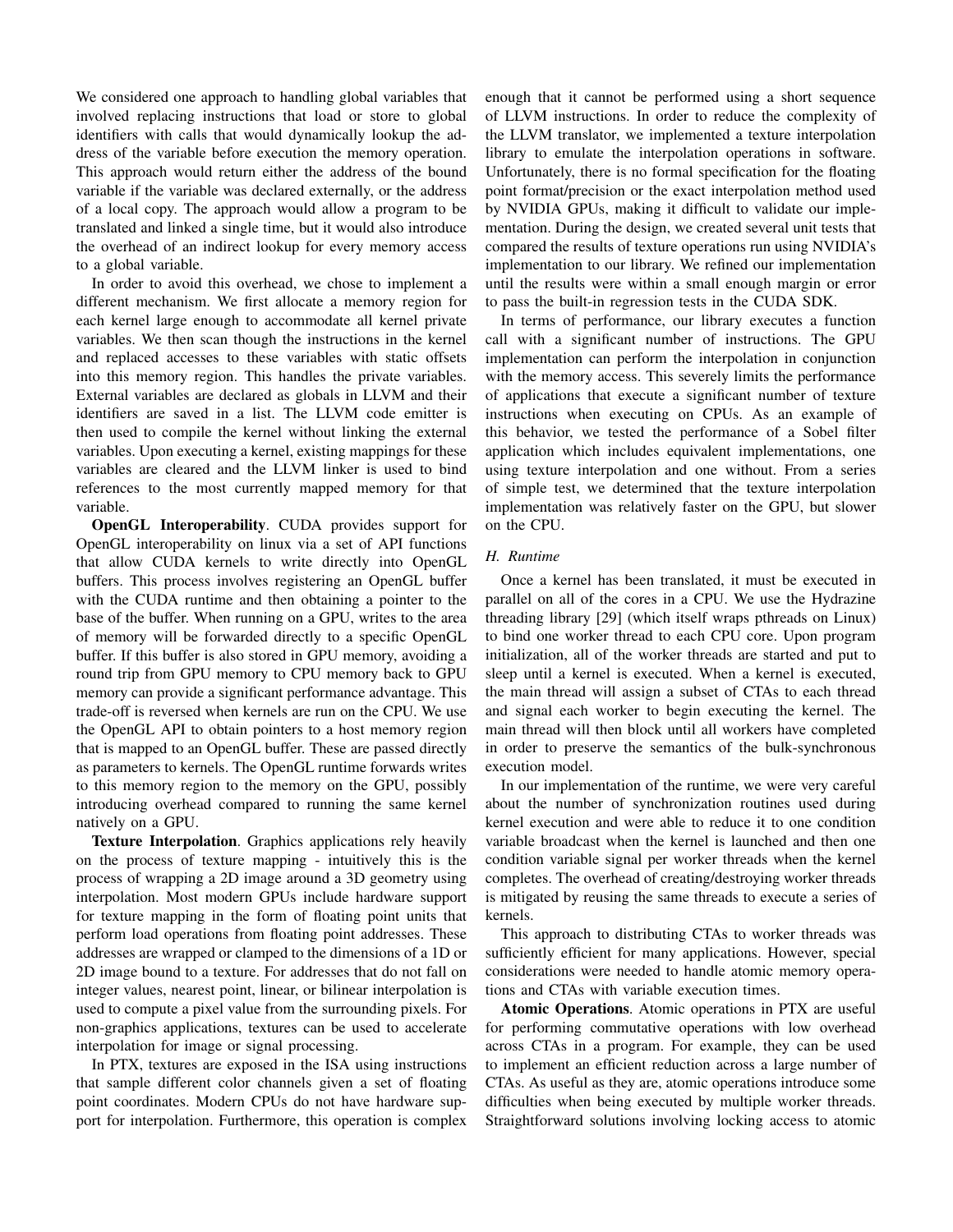| <b>CPU</b>   | Intel i920 Quad-Core 2.66Ghz |
|--------------|------------------------------|
| Memory       | 8GB DDR-1333 DRAM            |
| CPU Compiler | $GCC-4.4.0$                  |
| GPU Compiler | $NVCC-2.3$                   |
| ΩS           | 64-bit Ubuntu 9.10           |
|              |                              |

TABLE I TEST SYSTEM

operations may introduce an excessive amount of overhead as locks can involve much higher overhead than atomic operations supported by hardware. LLVM alternatively supports a series of intrinsic operations that expose hardware support for the atomic operations in PTX. In order to determine the performance impact of locks compared to atomic operations, we ran several microbenchmarks to determine the execution time of simple PTX kernels that exclusively performed a long series of atomic operations, using pthread mutexes for atomic operations. We found that the average time to acquire a highly contested lock, perform an atomic operation, and release the lock was less than 20x slower than simply performing the same operation with one thread and no locks. In other words, locking and unlocking a contested lock was only 20x slower than issuing a load and then a store instruction. This was a significantly better result than we were expecting and thus we did not move on to use LLVM atomic intrinsics.

CTA Scheduling. The initial implementation of the Ocelot runtime used a static partitioning scheme where the 2D space of CTAs was projected onto a 1D space and divided equally among the worker threads. This scheme proved effective for many applications where the execution time of CTAs was constant. However, several applications, particularly the SDK Particles example, exhibited variable execution time for each CTA leading to cases where some worker threads would finish their set of CTAs early and sit idle until the kernel completed.

To address this problem we considered the classical work stealing approaches as well as different static partitioning schemes. We eventually settled on a different static partitioning scheme due to excessive synchronization overheads associated with work stealing. We noticed that for several applications, the execution time of a CTA was strongly correlated with that of its neighbors. In the Particles example, this is the case because neighboring CTAs process neighboring particles, which are more likely to behave similarly. We implemented an interleaved partitioning scheme where the 2D space was still mapped onto a 1D space, but the space was traversed beginning at an offset equal to the worker threads ID, and incremented by the total number of worker threads. This made it more likely that each worker thread would be assigned a set of CTAs with a similar distribution of execution times.

# IV. RESULTS

This Section covers a preliminary analysis of the performance of several CUDA applications when translated to LLVM. Note that this section is intended to merely provide several distinct points of reference of the scaling and throughput possible when translating CUDA applications to x86. We plan to follow up this study with a detailed characterization of the performance of CUDA applications across a range of GPU and CPU platforms with the intent of identifying program characteristics that are more suited to one style of architecture. For all of the experiments in this section, we use the system configuration given in Table I. We begin with a set of experiments exploring the performance limits of our compiler using a set of microbenchmarks, moving on to a classification of runtime overheads, and ending with a study of the scalability of several full applications using multiple cores.

#### *A. Microbenchmarks*

In order to quickly evaluate the performance limitations of our implementation, we wrote several low level PTX benchmarks designed to stress various aspects of the system. In order to write and execute PTX programs outside of the NVIDIA compilation chain, which does not accept inlined assembly, we extended the CUDA Runtime API with two additional functions to allow the execution of arbitrary PTX programs. The function registerPTXModule allows inserting strings or files containing PTX kernels at runtime and **getKernelPointer** obtains a function pointer to any registered kernel that can be passed directly to cudaLaunch.

```
void registerPTXModule(
  std::istream& module,
 const std::string& moduleName );
const char* getKernelPointer(
  const std::string& kernelName,
const std::string& moduleName );
```
Using this infrastructure, we explored memory bandwidth, atomic operation throughput, context-switch overhead, instruction throughput, and special function throughput. These measurements were taken from a real system, and thus there is some measurement noise introduced by lack of timer precision, OS interference, dynamic frequency scaling, etc. These results were taken from the same system and include at least 100 samples per metric. We present the sample mean in the form of bar charts, and 95% confidence intervals for each metric.

Memory Bandwidth. Our first microbenchmark explores the impact of memory traversal patterns on memory bandwidth. This experiment is based off of prior work into optimal memory traversal patterns on GPUs [7], which indicates that accesses should be coalesced into multiples of the warp size to achieve maximum memory efficiency. When executing on a GPU, threads in the same warp would execute in lockstep, and accesses by from a group of threads to consecutive memory locations would map to contiguous blocks of data. When translated to a CPU, threads are serialized and coalesced accesses are transformed into strided accesses. Figure 4 shows the performance impact of this change. The linear access pattern represents partitioning a large array into equal contiguous segments and having each thread traverse a single segment linearly. The strided access pattern represents a pattern that would be coalesced on the GPU. It is very significant that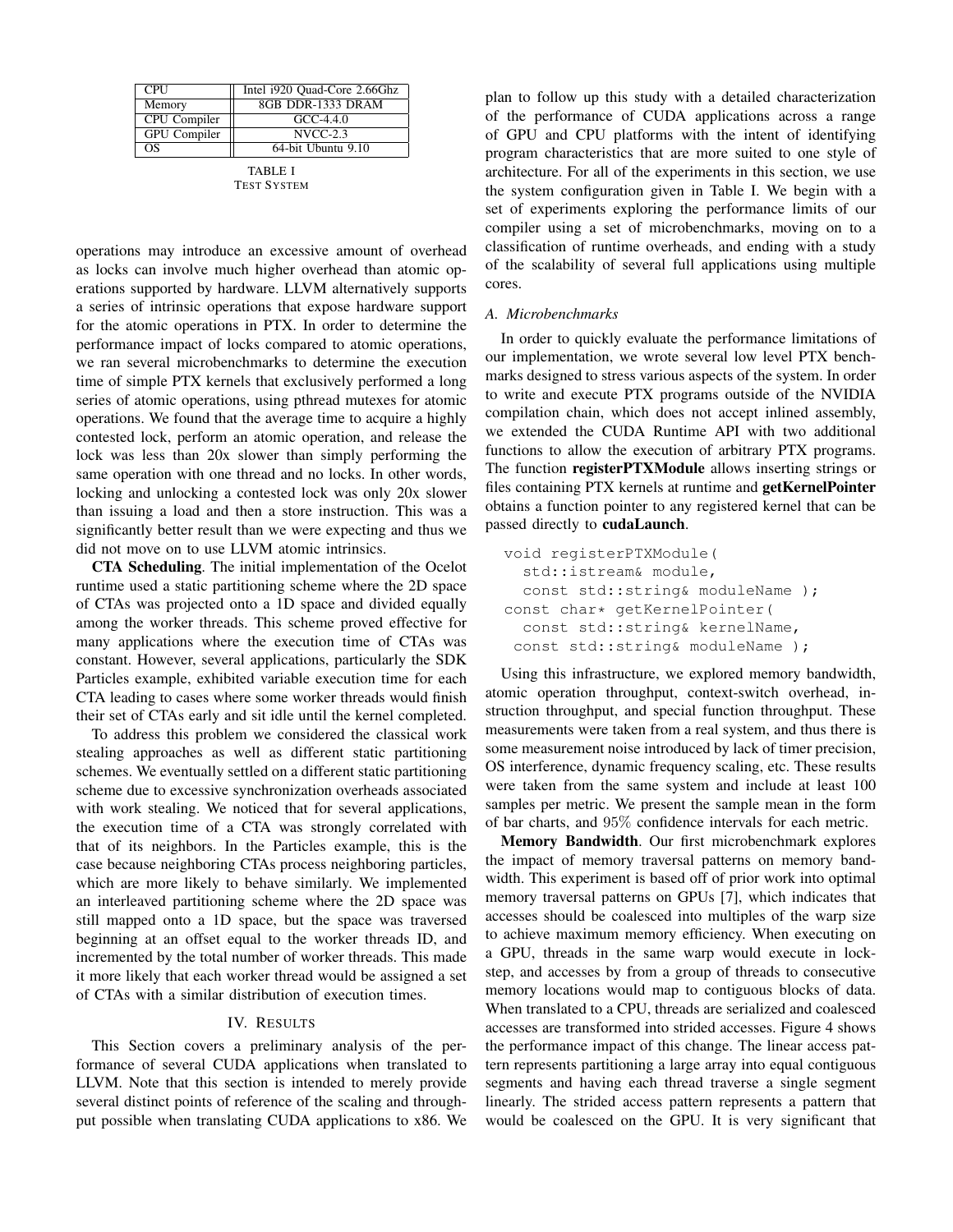

Fig. 4. Maximum Bandwidth for Strided and Linear Accesses



Fig. 5. Atomic Operation Slowdown

the strided access pattern is over 10x slower when translated to the CPU. This indicates that the optimal memory traversal pattern for a CPU is completely different than that for a GPU.

Atomic Operations. The next experiment details the interaction between the number of host worker threads and atomic operation overhead. This experiment involves an unrolled loop consisting of a single atomic increment instruction that always increments the same variable in global memory. The loop continues until the counter in global memory reaches a preset threshold. As a basis for comparison, we ran the same program where a single thread incremented a single variable in memory until it reached the same threshold. Figure 5 shows the slowdown of the atomic increment compared to the singlethread version for different numbers of CPU worker threads. These results suggest that the overhead of atomic operations in Ocelot are not significantly greater than on GPUs.

Context-Switch Overhead. This experiment explores the overhead of a context-switch when a thread hits a barrier. Our test consists of an unrolled loop around a barrier, where



Fig. 6. Barrier Throughput



Fig. 7. Basic Integer and Floating Point Instruction Throughput

several variables are initialized before the loop and stored to memory after the loop completes. This ensures that they are all alive across the barrier. In order to isolate the effect of barriers on a single thread, we only launched one thread and one CTA for this benchmark. In this case, a thread will hit the barrier, exit into the Ocelot thread scheduler, and be immediately scheduled again.

Figure 6 shows the measured throughput, in terms of number of barriers processed per second. Note that the performance of a barrier decreases as the number of variables increases, indicating that a significant portion of a context-switch is involved in saving and loading a thread's state. In the same way that the number of live registers should be minimized in GPU programs to increase the number of thread's that can be active at the same time, programs translated to the CPU should actively try to minimize the number of live registers to avoid excessive context-switch overhead.

Instruction Throughput. The fourth microbenchmark attempts to determine the limits on integer and floating point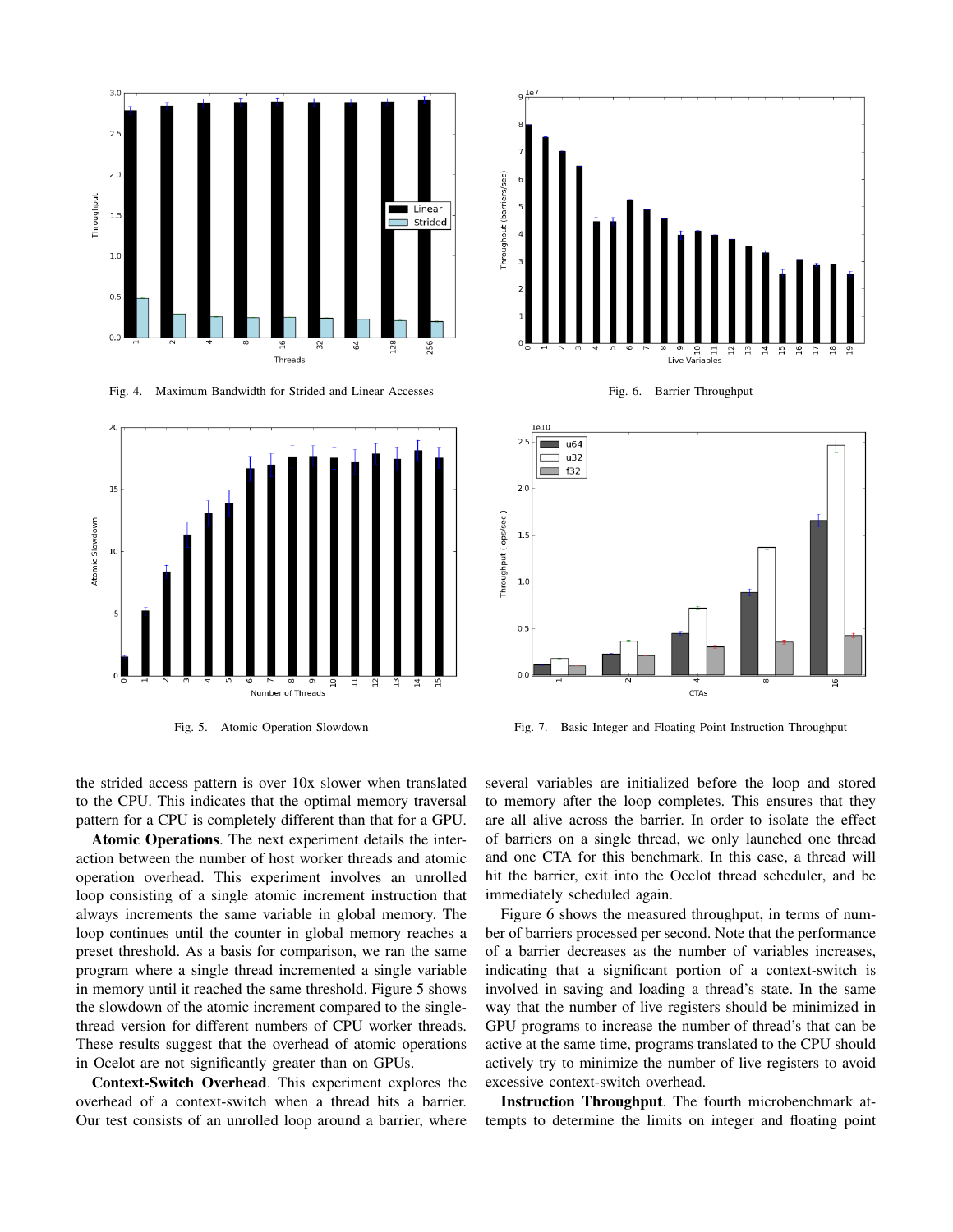

Fig. 8. Special Function Throughput

instruction throughput when translating to a CPU. The benchmark consists of an unrolled loop around a single PTX instruction such that the steady state execution of the loop will consist only of a single instruction. We tested 32-bit and 64-bit integer add, and floating point multiply-accumulate, the results of which are shown in Figure 7. The theoretical upper bound on integer throughput in our test system is 3 integer ALUs ∗ 4 cores  $* 2.66 * 10^9$  cycles/s = 31.2  $* 10^9$ ops/s. 32-bit adds come very close to this limit, achieving 81% of the maximum throughput. 64-bit adds achieve roughly half of the maximum throughput. 32-bit floating point multiply-accumulate operations are much slower, only achieving 4GFLOPs on all 4 cores. This is slower than the peak performance of our test system, and we need to explore the generated x86 machine code to understand exactly why. These results suggest that code translated by Ocelot will be relatively fast when performing integer operations, and slow when performing floating point operations.

Special Function Throughput. The final microbenchmark explores the throughput of different special functions and texture sampling. This microbenchmark is designed to expose the maximum sustainable throughput for different special functions, rather than to measure the performance of special functions in any real application. To this end, the benchmarks launch enough CTAs such that there is at least one CTA mapped to each worker thread. Threads are serialized in these benchmarks because there are no barriers, so the number of threads launched does not significantly impact the results. The benchmarks consist of a single unrolled loop per thread where the body consists simply of a series of independent instructions. To determine the benchmark parameters that gave the optimal throughput, the number of iterations and degree of unrolling was increased until less than a 5% change in measured throughput was observed. We eventually settled on 16 CTAs, 128 threads per CTA, 2000 iterations each of which contains a body of 100 independent instructions. Inputs to each instruction were generated randomly using the Boost 1.40

| Application    | Startup Latency (s) | Teardown Latency (s) |
|----------------|---------------------|----------------------|
| CР             | 4.45843e-05         | 6.07967e-05          |
| MRI-O          | 3.48091e-05         | 8.55923e-05          |
| <b>MRI-FHD</b> | 3.62396e-05         | 8.4877e-05           |
| <b>SAD</b>     | 4.14848e-05         | 5.45979e-05          |
| <b>TPACF</b>   | 3.48091e-05         | 8.70228e-05          |
| <b>PNS</b>     | 4.48227e-05         | 8.53539e-05          |
| <b>RPES</b>    | 4.17233e-05         | 6.12736e-05          |

TABLE II KERNEL STARTUP AND TEARDOWN OVERHEAD

implementation of Mersenne Twister, with a different seed for each run of the benchmark. The special functions tested were reciprocal (rcp), square-root (sqrt), sin, cos, logarithm base 2 (lg2),  $2^{power}$  (ex2), and 1D, 2D, and 3D texture sampling.

Figure 8 shows the maximum sustainable throughput for each special function. The throughputs of these operations are comparable when run on the GPU, which uses hardware acceleration to quickly provide approximate results. Ocelot implements these operations with standard library functions, incurring the overhead of a fairly complex function call per instruction in all cases except for rcp, which is implemented using a divide instruction. Rcp can be used as a baseline, as it shows the throughput of the hardware divider. Based on these results, we conclude that the special operation throughput using Ocelot is significantly slower than the GPU, even more so than the ratio of theoretical FLOPs on one architecture to the other. Additionally, the measurements include a significant amount of variance due to the random input values. This is a different behavior than the GPU equivalents, which incur a constant latency per operation.

# *B. Runtime Overheads*

In order to tune our implementation and identify bottlenecks that limited the total application performance, we designed an experiment to measure the startup cost of each kernel, the overhead introduced by optimizing LLVM code before executing it, and finally the contribution of various translation operations to the total execution time of a program.

Kernel Startup and Teardown. The use of a multithreaded runtime for executing translated programs on multicore CPUs introduces some overhead for distributing the set of CTAs onto the CPU worker threads. We instrumented Ocelot using high precision linux timers to try to measure this overhead. Table II shows the measured startup and teardown cost for each kernel. Note that the precision of these timers is on the order 10us, thus the results indicate that the startup and teardown costs are less than the precision of our timers. These are completely negligible compared to the overheads of translation and optimization. In the future, we may explore more dynamic work distribution mechanisms such as work stealing that take advantage of this headroom.

Optimization Overhead. In order to determine the relative overhead of applying different levels of optimization at runtime, we instrumented the optimization pass in Ocelot to determine the amount of time spent in optimization routines.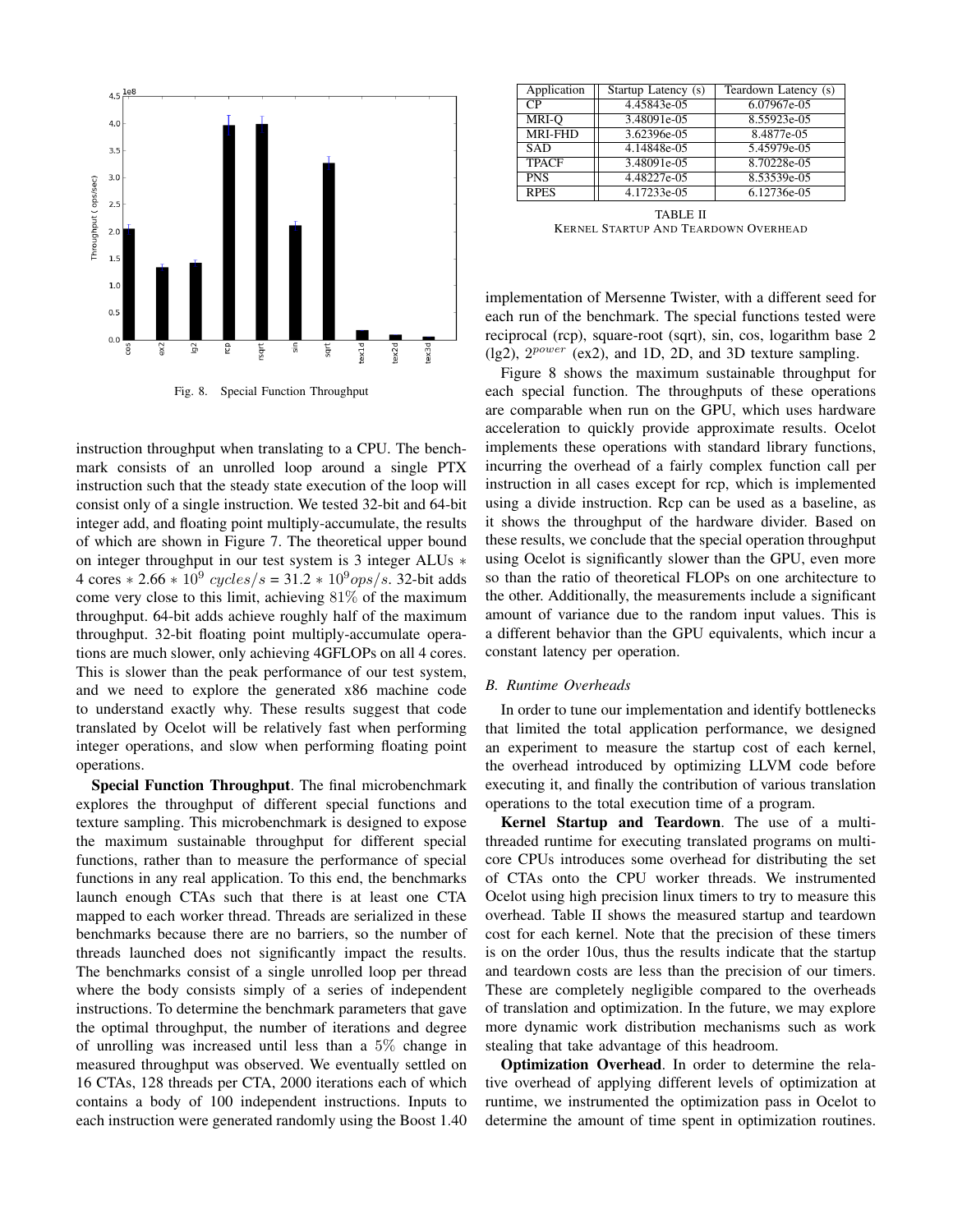





Fig. 10. Parboil Scaling with Different Optimization Levels

We ran the experiment on every application in the parboil benchmark suite to identify any differences in optimization time due to the input program's structure. Figure 9 shows that O3 is never more than 2x slower than O1. Optimization for size is almost identical to O2 in all cases, and O3 is only significantly slower than O2 for pns and sad.

To determine the impact of different optimization levels on the total execution time of different applications, we measured the execution time of each of the Parboil benchmarks with different levels of optimization. Figure 10 shows these results, where the best optimization level depends significantly on the application. For CP, MRI-Q, and SAD, the overhead of performing optimizations can not be recovered by improved execution time, and total execution time is increased for any level of optimization. The other applications benefit from O1, and none of the other optimization levels do better than O1. Note that the LLVM to x86 JIT always applies basic register allocation, peephole instruction combining, and code scheduling to every program regardless of optimizations at



Fig. 11. Contribution of Each Source of Overhead

the LLVM level. These may make many optimizations at the LLVM level redundant, not worth dedicating resources to at execution time. Also, we should note that the optimizations used here were taken directly from the static optimization tool OPT, which may not include optimizations that are applicable to dynamically translated programs. A more comprehensive study is needed to identify optimizations are applicable to applications that are sensitive the optimization complexity.

Component Contribution. As a final experiment into the overheads of dynamic translation, we used callgrind [30] to determine the relative proportion of time spent in each translation process. Note that callgrind records basic block counts in each process, which may be different than total execution time. Figure 11 shows that the vast majority of the translation time is spent in the LLVM code generator. The decision to use our own LLVM IR only accounts for 6% of the total translation overhead. The time it takes to translate from PTX to LLVM is less than the time needed to parse either PTX or LLVM, and the speed of our PTX parser is on par with the speed of LLVM's parser. LLVM optimizations can be a major part of the translation time, but removing ifconversion and barriers from PTX takes less than 2% of the total translation time. These results justify many of the design decisions made when implementing Ocelot's translator.

## *C. Full Application Scaling*

Moving on from micro-benchmarks to full applications, we studied the ability of CUDA applications to scale to many cores on a multi-core CPU. Our test system includes a processor with four cores, each of which supported hyperthreading. Therefore, perfect scaling would allow performance to increase with up to 8 CPU worker threads. This is typically not the case due to shared resources such as caches and memory controllers, which can limit memory bound applications.

We used the Parboil benchmarks as examples of real CUDA applications with a large number of CTAs and threads; our previous work shows that the Parboil applications launch between 5 thousand and 4 billion threads per application [19]. Figure 12 shows the normalized execution time of each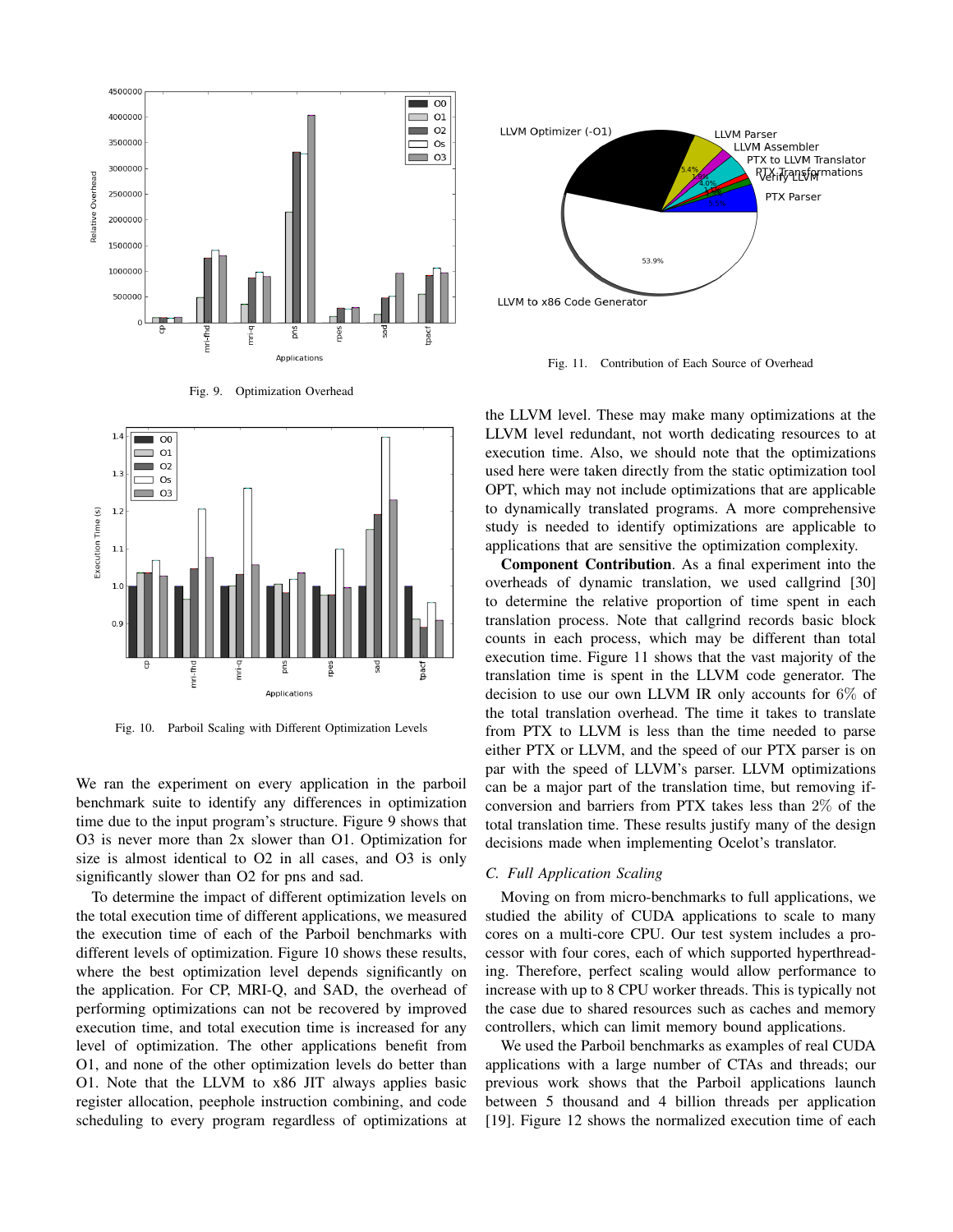

Fig. 12. Parboil Scaling with Number of Worker Threads

application using from 1 to 8 CPU worker threads. All of the applications scale well to two threads, but not necessarily beyond that. The CP benchmark is able to achieve better than a 4x speedup using 8 threads, indicating that it is probably compute bound and is able to benefit from hyperthreading. Conversely, SAD slows down when the number of threads is increased beyond two, indicating that the additional threads are probably competing for memory bandwidth and cache occupancy. These results suggest that some applications are significantly more suited to execution on multi-core CPUs than others. We are particularly interested in determining if these trends hold on GPUs as well, or if there are some applications that scale well on GPUs, but poorly on CPUs and visa versa.

# V. RELATED WORK

This paper focuses on comparing Ocelot's dynamic compiler with two main bodies of work: 1) compilation frameworks from CUDA to architectures other than GPUs, and 2) dynamic binary translators.

# *A. From CUDA to CPUs*

The attractive features coupled with the growing acceptance of the CUDA programming model have driven an emerging body of work intent on mapping CUDA to architectures other than GPUs. To the best of our knowledge, MCUDA [16] introduced by Stratton et al. was the first to address this problem. A key difference between MCUDA and other related work is the direction of mapping: MCUDA provides a mapping from CUDA applications to CPUs, while OpenMP to GPU [31], MPI to CUDA [32], and Hadoop using CUDA [33] map from domain specific languages to GPUs. This concept has been extended even so far as to allowing CUDA programs to generate synthesizable RTL for FPGAs by Papakonstantinou et al. [34]. As industry looks for a scalable solution for programming multi-core CPUs and many-core architectures such as Rigel [9], IRAM [35], RAW [36], and Trips [37], CUDA and OpenCL remain the only industry-accepted implementations of explicitly parallel, BSP [6] programming models. The principle idea behind MCUDA, allowing CUDA to be mapped to architectures other than GPUs, enables a single body of bulk-synchronous applications to be brought to bear to the significant challenge of programming many-core architectures.

## *B. Dynamic Binary Translation*

The first industrial implementations of dynamic binary translation were pioneered by Digital in FX32! [38] to execute x86 binaries on the Alpha microarchitecture. Transmeta extended this work with a dynamic translation framework that mapped x86 to a VLIW architecture [39]. Several Java compilers have explored translating the Java Virtual Machine to various backends [24]. Even the hardware schemes that translate x86 to microops used in AMD [14] and Intel x86 [13] processors can be considered to be completely hardware forms of binary translation. These forms of binary translation are used to enable compatibility across architectures with different ISAs.

Another complementary application of binary translation is for program optimization, instrumentation, and correctness checking. The Dynamo [27] system uses runtime profiling information to construct and optimize hot-paths dynamically as a program is executed. Pin [26] allows dynamic instrumentation instructions to be inserted and removed from a running binary. Valgrind [30] guards memory accesses with bounds checking and replaces memory allocation functions with book-keeping versions so that out-of-bounds accesses and memory leaks can be easily identified.

Ocelot employs both forms of binary translation: PTX is translated to LLVM and then to x86 for compatibility, while program optimizations are selectively applied to CUDA kernels. However, several challenges typically faced by dynamic binary translation systems are significantly simplified by the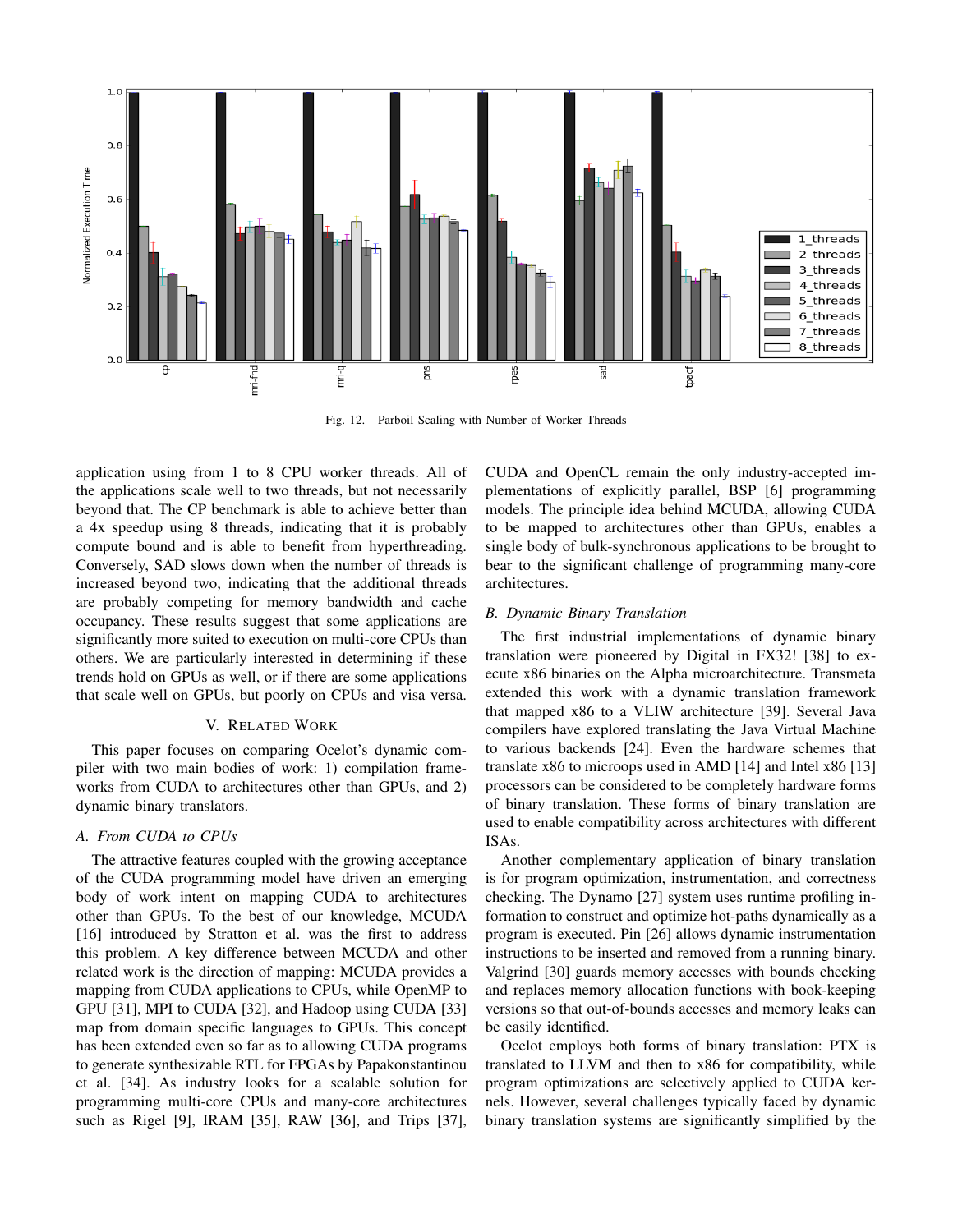CUDA programming model, which we took advantage of in the design of Ocelot. Most significantly, 1) kernels are typically executed by thousands or millions of threads, making it significantly easier to justify spending time optimizing kernels, which are likely to be the equivalent of hot paths in normal programs; 2) the self-contained nature of CUDA kernels allows code for any kernel to be translated or optimized in parallel with the execution of any other kernel, without the need for concerns about thread-safety; 3) code and data segments in PTX are kept cleanly distinct and registered explicitly with the CUDA Runtime before execution, precluding any need translate on-the-fly.

## VI. INSIGHTS GAINED

These preliminary results allowed us to make the following recommendations about the design of future compilers and binary translators for explicitly parallel BSP languages: 1) managing on-chip memory pressure must be a primary concern, 2) there must be a low overhead mechanism for contextswitches, which should occur as infrequently as possible, 3) the work distribution mechanism should tolerate variable CTA execution time, and 4) compiler optimizations should be aware of the thread hierarchy and parallel intrinsics (atomics, barriers, etc).

# *A. On-Chip Memory Pressure*

One of the assumptions behind the PTX programming model is that all threads in a CTA are alive at the time that the CTA is executed. This implicitly assumes that there are enough on-chip resources to accommodate all threads at the same time to avoid a context-switch penalty. For GPU style architectures, this puts pressure on the register capacity of a single multi-processor; if the total number of registers needed by all of the threads in a CTA exceeds the register file capacity, the compiler must spill registers to memory. For CPU style architectures, this puts pressure on the cache hierarchy; all live registers must be spilled on a context-switch which will hopefully hit in the L1 data cache. If the total number of live registers needed by all threads in a CTA exceeds the cache capacity, a CTA-wide context-switch could flush the entire L1 cache. Programs without barriers have an advantage from the perspective of memory pressure because there is no need to keep more than one thread alive at a time.

The PTX model indirectly addresses this problem with the concept of a CTA. This reduces the number of threads that must be alive at the same time from the total number of threads in a kernel to the CTA size. This partitioning maps well to the hardware organization of a GPU and most CPUs which have local memory per core (either a shared register file or L1 cache). Future architectures may introduce additional levels of hierarchy to address increasing on-chip wire latency. A scalable programming model for these architectures should extend to a multi-level hierarchy of thread groups, and the compiler should be able to map programs with deep hierarchies to architectures with more shallow memory organizations.

## *B. Context-Switch Overhead*

The results from our barrier micro-benchmark show that there is a non-trivial overhead associated with contextswitching from one thread to another. This suggests that the compiler should actively try to reduce the number of context switches. In our implementation, we only contextswitch on barriers. However, it may be possible to reduce the number of context-switches by identifying threads that can never share data and allowing disjoint sets of threads to pass through barriers without context-switching. This could be done statically using points-to analysis or dynamically by deferring context-switches to loads from potentially shared state. Additionally, it may be possible to reduce the contextswitch overhead by scheduling independent code around the barrier to reduce the number of variables that are alive across the barrier.

# *C. Variable CTA Execution Time*

Several of the applications in this paper demonstrate the importance of evenly distributing CTAs across cores in a CPU or GPU. From these results and our implementation, we believe that work distribution schemes must simultaneously deal with two constraints that follow from locality among CTAs: 1) neighboring CTAs are likely to have similar execution times, and 2) neighboring CTAs are likely to access similar memory locations. In other words, mapping neighboring CTAs to the same processor core will improve memory locality, but lead to uneven work distributions. Conversely, random partitioning schemes will hurt memory locality, but even out work distributions. We would like to see additional work that addresses this problem using static analysis as well as runtime adaptive mapping.

# *D. Parallel-Aware Optimizations*

A significant amount of effort in our implementation was spent dealing with barriers and atomic operations in PTX, and that all of the compiler transforms available in LLVM were oblivious to these program semantics. In the future, we believe that there could be significant progress made in developing compiler optimizations that are aware of the PTX thread hierarchy and primitive parallel operations. For example, sections of threads that are independent of the thread id could be computed by one thread and then broadcast to others, barriers could be reorganized to reduce the number of context-switches, and threads that take the same control paths could be fused together into a single instruction stream.

## VII. OPEN PROBLEMS AND FUTURE WORK

An open problem facing efforts like this is finding the right balance between abstractions that hide architecture features and semantics that expose program characteristics to dynamic compilers and hardware optimizers. Stratton et al. implicitly argue in MCUDA that the CUDA programming model is a step in the right direction, and we agree. However, the relative performance differences between equivalent CPU and GPU implementations shown in this work indicate that CUDA is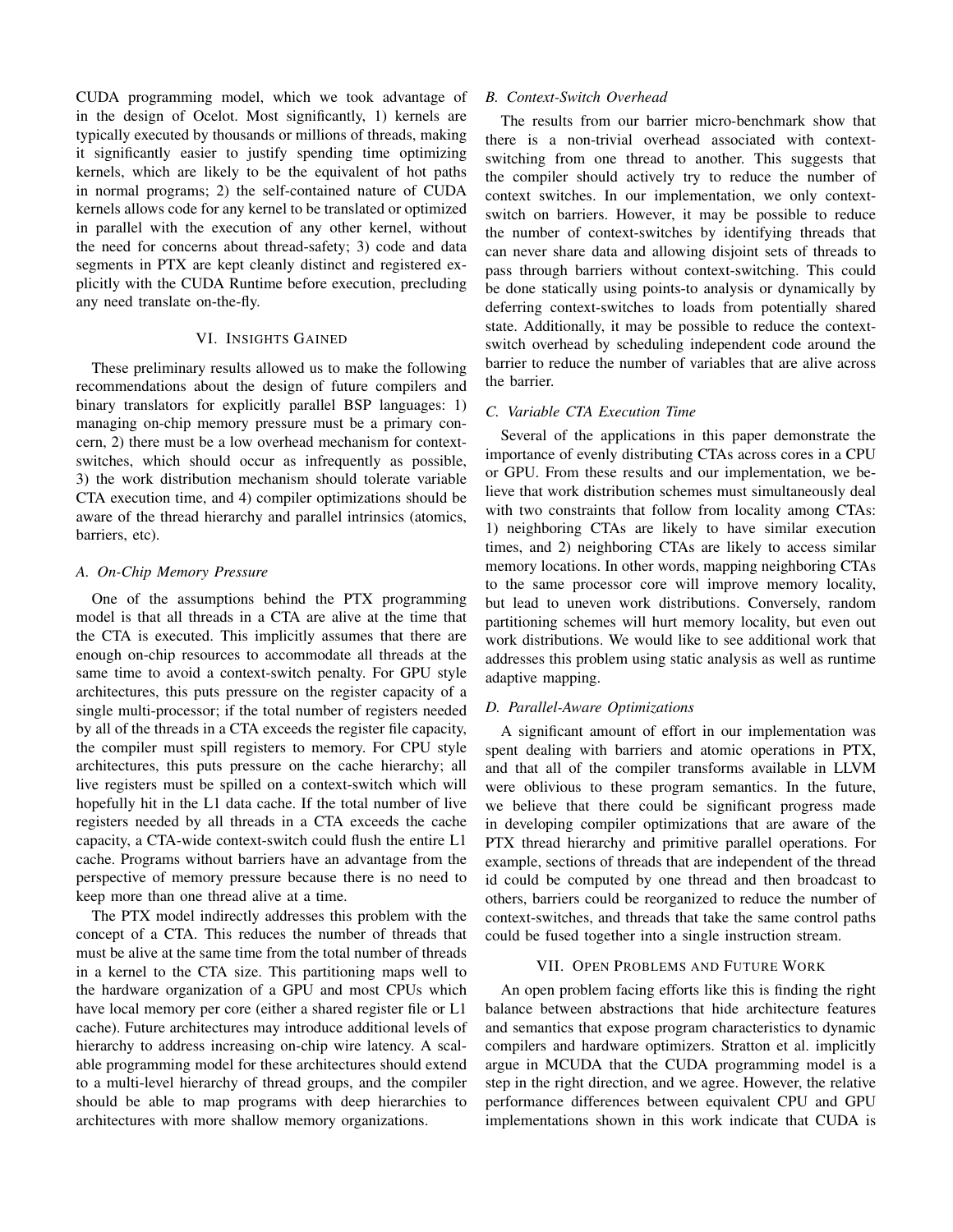only an adequate, not a perfect solution. Memory mapping and traversal patterns, synchronization overhead, and optimal instruction mix are some of potentially many hardware features that are not abstracted away from the programmer. Memory pressure, non-uniform work distribution, thread divergence, and thread-fission/fusion are opportunities for dynamic optimization that are lost in state-of-the art compilation chains. It is our opinion that the changes required to solve this problem conclusively would require an impossibly automatic mapping from the definition of a problem to its efficient hardware solution.

The infrastructure developed by the authors and described in this paper is geared towards solving a more modest problem: can we identify those program characteristics that make a program more or less suited to execution on a particular style of architecture? Even if we are far away from automatically changing the memory traversal pattern of a program, can we identify those architectures for which a given pattern is efficient? In future work immediately succeeding this study, we plan to explore this problem in detail by: 1) identifying key application characteristics that impact relative performace on GPUs vs CPUs, and 2) coupling this information with dynamic mapping schemes proposed in our prior work [40] to automatically map CUDA kernels to one of many potential GPUs or CPUs in a heterogeneous system.

#### VIII. CONCLUSIONS

This paper presents a detailed overview of Ocelot's binary translator from PTX to Multi-core x86 CPUs. Through the study of our translator using several microbenchmarks and full applications, we were able to identify on-chip memory pressure, context-switch overhead, and variable CTA execution time as fundamental issues that must be addressed when compiling highly parallel programs to systems with few hardware resources. In the future, these issues will have to be addressed as systems continue to migrate towards many-core architetcures, and developers seek programming models that can scale to them.

#### ACKNOWLEDGEMENT

The authors gratefully acknowledge the generous support of this work by LogicBlox Inc. and NVIDIA Corp. both through research grants, fellowships, and technical interactions, and equipment grants from Intel Corp. and NVIDIA Corp.

#### **REFERENCES**

- [1] NVIDIA, *NVIDIA CUDA SDK 2.1*, 2nd ed., NVIDIA Corporation, Santa Clara, California, October 2008.
- [2] IMPACT, "The parboil benchmark suite," 2007. [Online]. Available: http://www.crhc.uiuc.edu/IMPACT/parboil.php
- [3] S. Che, M. Boyer, J. Meng, D. Tarjan, J. W. Sheaffer, S.-H. Lee, and K. Skadron, "Rodinia: A benchmark suite for heterogeneous computing," in *IEEE International Symposium on Workload Characterization, 2009. IISWC 2009.*, October 2009, pp. 44–54. [Online]. Available: http: //dx.doi.org/10.1109/IISWC.2009.5306797
- [4] A. Kerr, D. Campbell, and M. Richards, "Gpu vsipl: High-performance vsipl implementation for gpus," in *HPEC'08: High Performance Embedded Computing Workshop*, Lexington, MA, USA, 2008.
- [5] G. Contreras and M. Martonosi, "Characterizing and improving the performance of the intel threading building blocks runtime system," in *International Symposium on Workload Characterization (IISWC 2008)*, September 2008. [Online]. Available: http://www.gigascale.org/pubs/ 1350.html
- [6] L. G. Valiant, "A bridging model for parallel computation," *Commun. ACM*, vol. 33, no. 8, pp. 103–111, 1990.
- [7] NVIDIA, *NVIDIA CUDA Compute Unified Device Architecture*, 2nd ed., NVIDIA Corporation, Santa Clara, California, October 2008.
- [8] K. O. W. Group, *The OpenCL Specification*, December 2008. [Online]. Available: http://www.khronos.org/registry/cl/specs/opencl-1.0.29.pdf
- [9] J. H. Kelm, D. R. Johnson, M. R. Johnson, N. C. Crago, W. Tuohy, A. Mahesri, S. S. Lumetta, M. I. Frank, and S. J. Patel, "Rigel: an architecture and scalable programming interface for a 1000-core accelerator," in *ISCA '09: Proceedings of the 36th annual international symposium on Computer architecture*. New York, NY, USA: ACM, 2009, pp. 140–151.
- [10] NVIDIA, "Nvidias next generation cuda compute architecture: Fermi," NVIDIA Coporation, Tech. Rep., 2009.
- [11] AMD, "Amd stream computing user guide," August 2008.
- [12] Intel, "G45 express chipset." http://code.google.com/p/hydrazine/.
- [13] ——, "First the tick, now the tock: Next generation intel microarchitecture (nehalem)," Intel Coporation, Tech. Rep., 2008.
- [14] O. Liu, "Amd technology: power, performance and the future," in *CHINA HPC '07: Proceedings of the 2007 Asian technology information program's (ATIP's) 3rd workshop on High performance computing in China*. New York, NY, USA: ACM, 2007, pp. 89–94.
- [15] W. W. L. Fung, I. Sham, G. Yuan, and T. M. Aamodt, "Dynamic warp formation and scheduling for efficient gpu control flow," in *MICRO '07: Proceedings of the 40th Annual IEEE/ACM International Symposium on Microarchitecture*. Washington, DC, USA: IEEE Computer Society, 2007, pp. 407–420.
- [16] J. Stratton, S. Stone, and W. mei Hwu, "Mcuda: An efficient implementation of cuda kernels on multi-cores," University of Illinois at Urbana-Champaign, Tech. Rep. IMPACT-08-01, March 2008. [Online]. Available: http://www.gigascale.org/pubs/1278.html
- [17] J. Stratton, V. Grover, J. Marathe, B. Aarts, M. Murphy, Z. Hu, and W. mei Hwu, "Efficient compilation of fine-grained spmd-threaded programs for multicore cpus," in *CGO 2010*, Toronto, Canada, April 2010.
- [18] G. Diamos, A. Kerr, and M. Kesavan, "Translating gpu binaries to tiered simd architectures with ocelot," Georgia Institute of Technology, Tech. Rep. GIT-CERCS-09-01, January 2009. [Online]. Available: http://hdl.handle.net/1853/27246
- [19] A. Kerr, G. Diamos, and S. Yalamanchili, "A characterization and analysis of ptx kernels," in *IISWC09: IEEE International Symposium on Workload Characterization*, Austin, TX, USA, October 2009.
- [20] N. Clark, A. Hormati, S. Yehia, S. Mahlke, and K. Flautner, "Liquid simd: Abstracting simd hardware using lightweight dynamic mapping," in *HPCA '07: Proceedings of the 2007 IEEE 13th International Symposium on High Performance Computer Architecture*. Washington, DC, USA: IEEE Computer Society, 2007, pp. 216–227.
- [21] C. Madriles, P. Lopez, J. M. Codina, E. Gibert, F. Latorre, A. Martinez, R. Martinez, and A. Gonzalez, "Anaphase: A fine-grain thread decomposition scheme for speculative multithreading," in *PACT '09: Proceedings of the 2009 18th International Conference on Parallel Architectures and Compilation Techniques*. Washington, DC, USA: IEEE Computer Society, 2009, pp. 15–25.
- [22] A. Bakhoda, G. Yuan, W. W. L. Fung, H. Wong, and T. M. Aamodt, "Analyzing cuda workloads using a detailed gpu simulator," in *IEEE International Symposium on Performance Analysis of Systems and Software (ISPASS)*, Boston, MA, USA, April 2009.
- [23] S. Collange, D. Defour, and D. Parello, "Barra, a modular functional gpu simulator for gpgpu," Tech. Rep. hal-00359342, 2009.
- [24] B. Alpern, S. Augart, S. M. Blackburn, M. Butrico, A. Cocchi, P. Cheng, J. Dolby, S. Fink, D. Grove, M. Hind, K. S. McKinley, M. Mergen, J. E. B. Moss, T. Ngo, and V. Sarkar, "The jikes research virtual machine project: building an open-source research community," *IBM Syst. J.*, vol. 44, no. 2, pp. 399–417, 2005.
- [25] C. Wang, S. Hu, H.-S. Kim, S. R. Nair, M. B. Jr., Z. Ying, and Y. Wu, "Stardbt: An efficient multi-platform dynamic binary translation system." in *Asia-Pacific Computer Systems Architecture Conference*, ser. Lecture Notes in Computer Science, L. Choi, Y. Paek, and S. Cho,